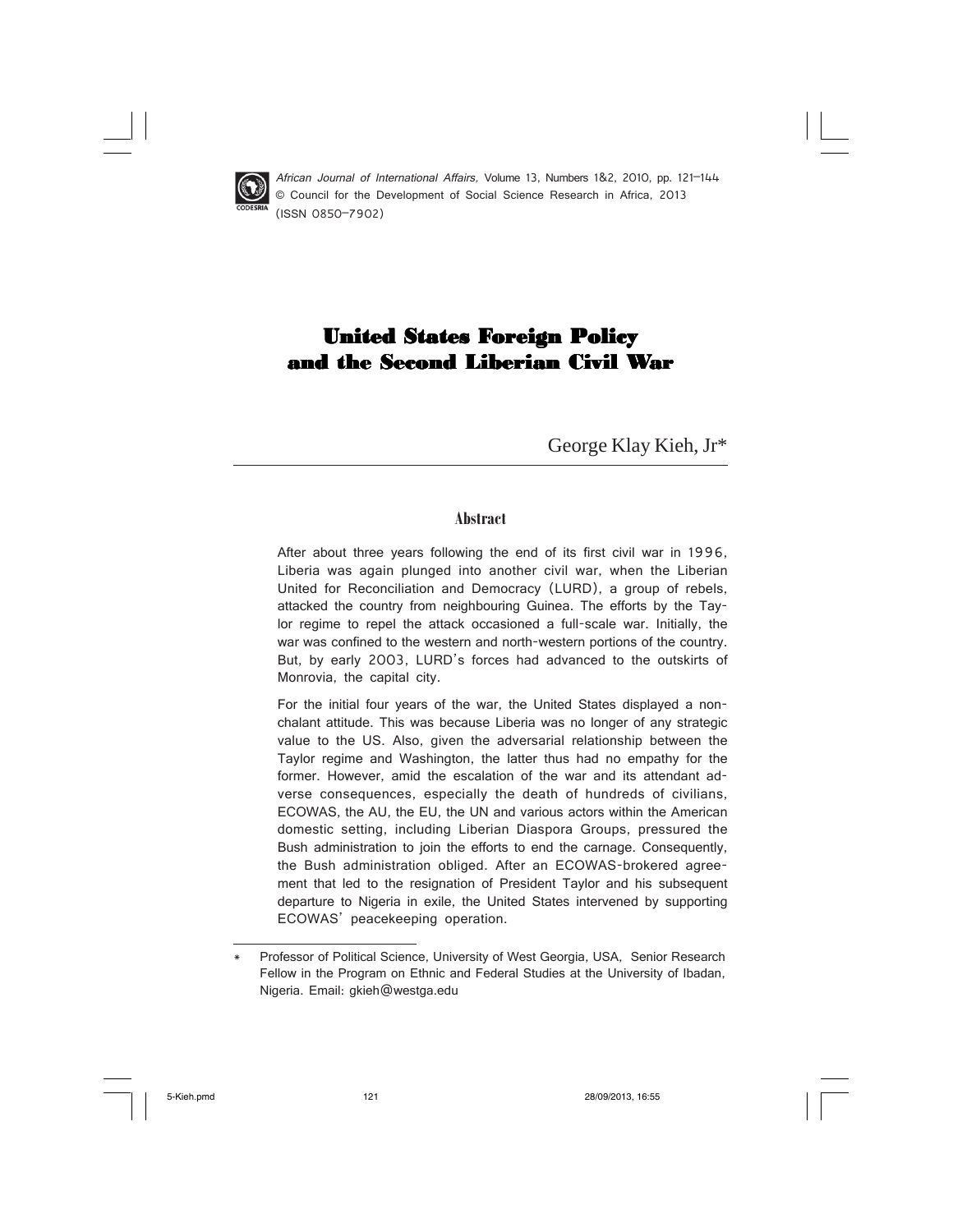Against this backdrop, this article has interrelated purposes. First, it examines the nature and dynamics of American intervention in the second Liberian civil war. Second, it discusses the impact of the American intervention on the civil war. Third, it maps out the emerging trajectory of US– Liberia relations in the post-Taylor era. Fourth, it proffers ways of rethinking the relationship so that it would be mutually beneficial.

#### **Résumé**

Environ trois ans après la fin de sa première guerre civile en 1996, le Liberia a été de nouveau plongé dans une autre guerre civile, lorsqu'un groupe de rebelles, les Libériens unis pour la réconciliation et la démocratie (Liberian United for Reconciliation and Democracy – LURD), a attaqué le pays à partir de la Guinée voisine. Les efforts du régime de Taylor pour repousser l'attaque ont entraîné une guerre totale. Celle-ci était confinée au départ aux régions ouest et nord-ouest du pays, mais au début de l'année 2003, les forces de LURD avaient progressé jusqu'aux abords de Monrovia, la capitale.

Pendant les quatre premières années de guerre, les Etats-Unis ont affiché une attitude nonchalante, car le Liberia n'avait plus aucune valeur stratégique pour eux. En outre, compte tenu des relations conflictuelles entre le régime de Taylor et Washington, ces derniers n'avaient aucune empathie pour le premier. Cependant, face à l'escalade de la guerre et des conséquences négatives qui en découlent, en particulier la mort de centaines de civils, la CEDEAO, l'Union africaine, l'Union européenne, les Nations Unies et divers acteurs à l'intérieur des Etats-Unis, y compris des Groupes de la diaspora libérienne, ont mis la pression sur l'administration Bush afin qu'elle se joigne aux efforts pour mettre fin au carnage. Ce qu'elle accepta donc. A la suite d'un accord négocié sous l'égide de la CEDEAO qui a abouti à la démission du Président Taylor et son départ subséquent en exil au Nigeria, les Etats-Unis sont intervenus en soutenant l'opération de maintien de la paix de la CEDEAO.

Dans ce contexte, le présent article a des objectifs étroitement liés : un, examiner la nature et la dynamique de l'intervention américaine dans la seconde guerre civile libérienne ; deux, discuter de l'impact de l'intervention américaine sur la guerre civile ; trois, dresser la carte de la trajectoire émergente des relations entre les Etats-Unis et le Liberia après l'ère Taylor ; et quatre, offrir des moyens de repenser les relations pour qu'elles soient mutuellement bénéfiques.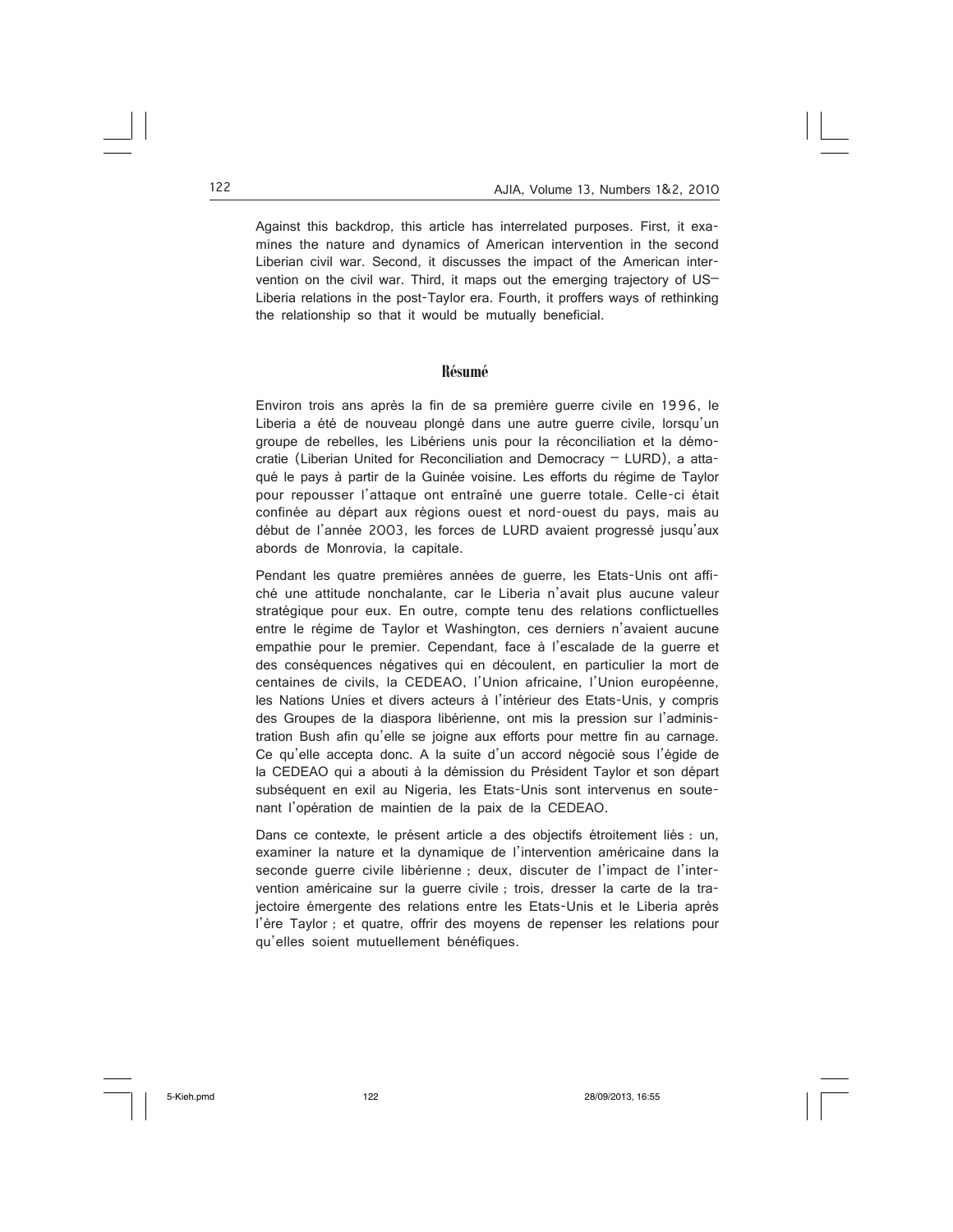### **Introduction**

For almost four years, the United States demonstrated nonchalance in its foreign policy behaviour toward the second Liberian civil war. Several factors accounted for this. First, with the end of the 'Cold War,' Liberia was no longer of strategic importance. Second, given the hostile relations between the United States and Liberia during the Taylor regime, Washington therefore saw the insurgency launched by the Liberians United for Reconciliation and Democracy (LURD), an amalgam of former leaders and members of the various warring factions from Liberia's first civil war (1989-1997), as an opportunity to oust the Taylor regime from power. Toward this end, despite its foreign policy behaviour, the United States acquiesced in the transfer of its weapons from Guinea (LURD's sub-regional patron) to LURD (Coalition to Stop the use of Child Soldiers, 2004). The weapons were then used by LURD's forces to wage the war and the campaign to oust the Taylor regime from power. Third, the theatre of the war was limited to the western and north-western regions of Liberia from early 1999, when the war commenced, to early 2003. Thus, the horrendous human rights violations (Human Rights Watch 1999; Human Rights Watch 2000; Human Rights Watch 2001; Human Rights Watch 2002) that were committed by the belligerents – Taylor's government forces and those of  $LURD$  – were not publicly known. Thus, there was no public outcry at that time for intervention by the United States and other global actors.

However, by March 2003, the theatre of the war expanded to the outskirts of the capital city, Monrovia. The resultant 'tugs and pulls' between government and LURD forces witnessed an escalation of the violence, as hundreds of civilians were wounded and killed by both targeted and indiscriminate attacks from the warring parties. With the war and its associated unmitigated violence within full view, there were calls from various quarters for the international community to intervene and halt the orgy of violence that had engulfed the entire country with the emergence of the Movement for Democracy in Liberia (MODEL), an offshoot of LURD, as the so-called 'second' insurgent group. As Liberia's neo-colonial patron, the United States came under an avalanche of pressure from the European Union, the African Union, the Economic Community of West African States (ECOWAS) and various Liberian Diaspora groups based in the United States to intervene in the war. Ultimately, the United States shifted its policy from nonchalance to engagement in the second Liberian civil war.

Against this background, the article has several interrelated purposes. First, it will examine the nature and dynamics of the United States' engagement in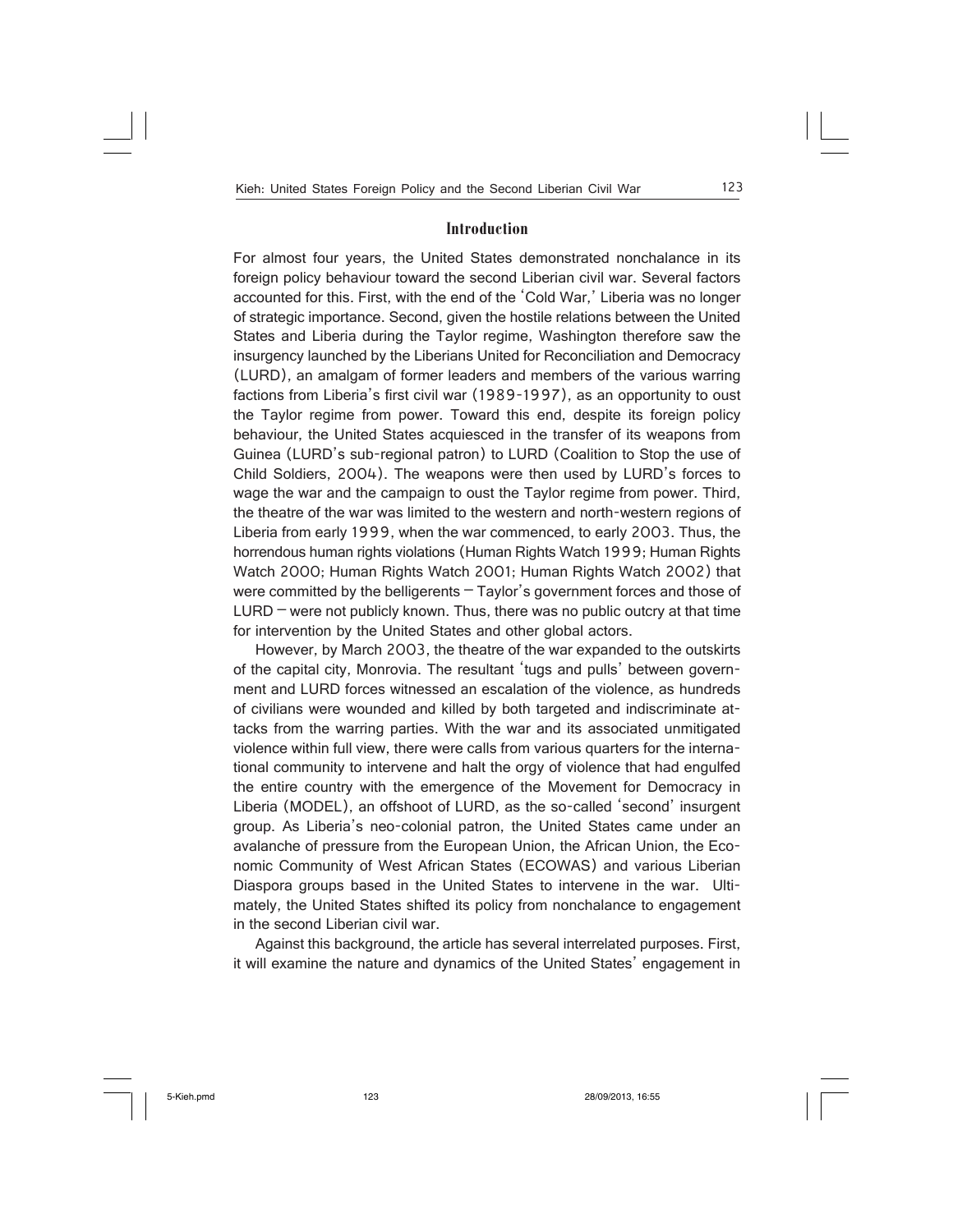the second Liberian civil war. Second, the study will assess the impact of the American engagement in the war. Third, the article will probe the state of US– Liberia relations in the post-Taylor era. Fourth, it will suggest ways for rethinking US–Liberia relations as a strategy for helping to forestall the re-occurrence of war in Liberia.

# **The Stabilization Support Model**

The study uses the stabilisation support model as its theoretical framework for describing and explaining the thrust of the United States' engagement in the second Liberian civil war. The model is anchored on several pillars. First, stabilisation support takes place in the context of armed violence. And the violence serves as a barrier to the delivery of humanitarian relief and peacemaking.

Second, stabilisation support entails the indirect participation of an actor in the efforts to terminate a war by supporting the military intervention of another actor. The support usually takes the form of assistance with training, planning, the transporting of troops, and the provision of equipment, logistics and intelligence. Importantly, the 'supporting actor' may use its military forces as the conduits for aiding the 'engaged actor'.

Third, the 'supporting actor' collaborates with the 'engaged actor' in the identification of the sources of the violence that undergirds the war. Subsequently, the former helps the latter in bringing the intervention assets to bear on halting the violence, and stabilising the environment. In turn, this creates the conditions for the distribution of humanitarian relief to civilians. Ultimately, this helps to restore hope to, and comfort for the civilian population (Freedman 2007:248). Also, the mitigation of the violence and the stabilisation of the environment provide propitious conditions for the undertaking of peacemaking efforts to resolve the war and its underlying conflict.

# **The Second Liberian Civil War**

# *Background*

Based on ECOWAS' 'exit strategy', post-conflict election was hastily organised when the conditions were not propitious. The 'exit strategy' was informed by intervention-fatigue. That is, the peacekeeping operation had exacted substantial human, financial and logistical costs on the participating West African states, especially Nigeria that provided the majority of the troops and the funding (Adebayo 2002). It is estimated that the peacekeeping operation cost Nigeria in excess of \$500 million (Hutchful 1999). Against this background, the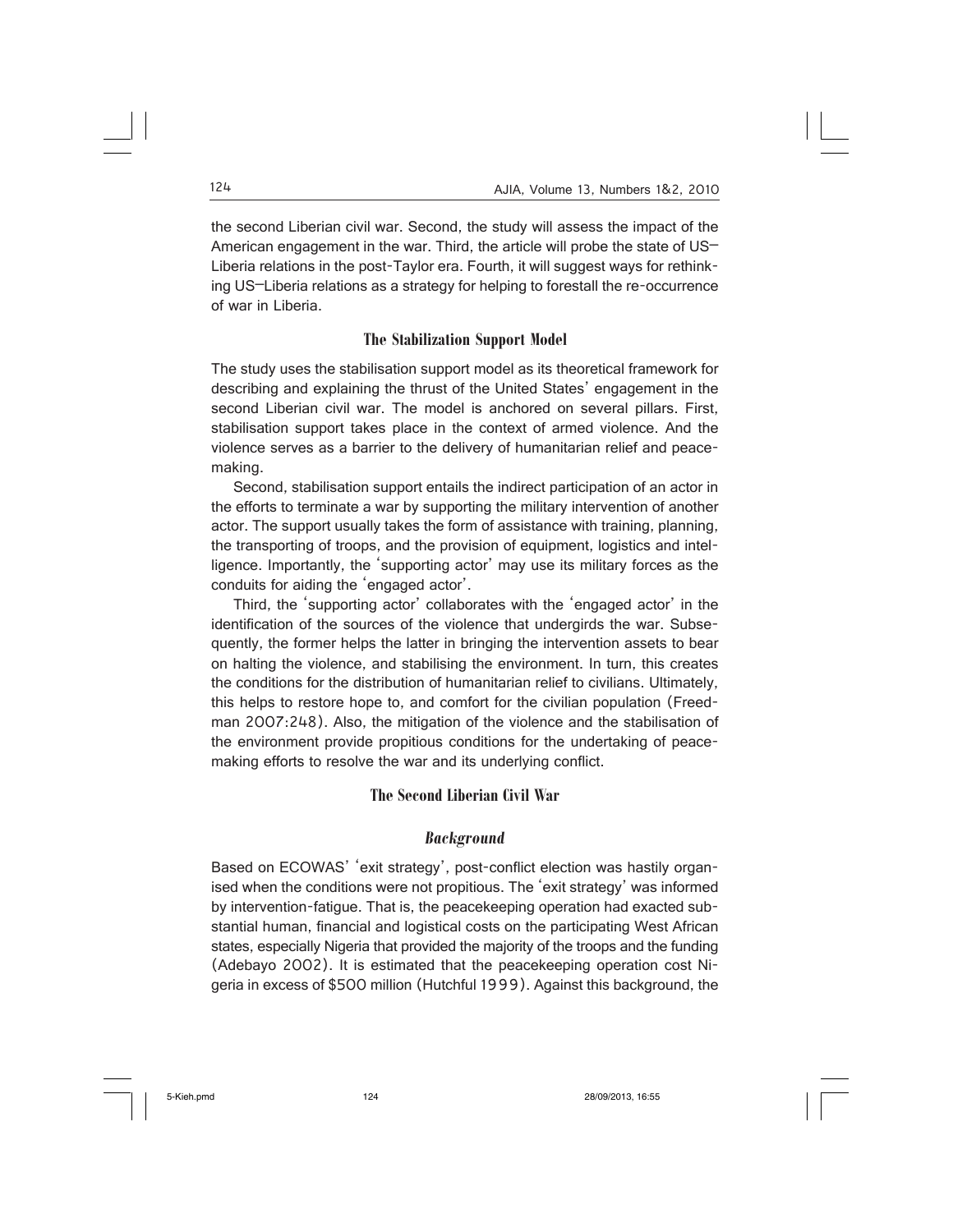leaders of the sub-region led by President Sani Abacha of Nigeria made the determination that the holding of election would be the best 'exit strategy' (Interviews 1998a and 1999).

ECOWAS' 'exit strategy' adversely affected the electoral environment in various ways. One major way was that the disarmament and demobilisation phases, which were critical to what Lyons (2001:1) calls 'the demilitarization of politics', were incomplete (Ballentine and Nitzschke 2005). By the time these two phases ended on 7 February 1997, only 21,315 of the estimated 60,000 fighters had been disarmed (Human Rights 1998; Tanner 1998). This worked to the advantage of the Taylor-led National Patriotic Party (NPP), the political expression of the NPFL, the largest warring faction. With the military and administrative machinery of the NPFL intact in the majority of Liberia's territory, the NPP had the machinery for waging the presidential campaign through the use of intimidation and fear (Tanner 1998; Lyons 1999). With the political space still militarised, voters were fearful that if they did not support Taylor and the NPP, harm would either befall them personally or the country as a whole (Lyons 1999; Lyons 2002). The fear was buttressed by Taylor's recurrent claim that if he did not win the Liberian Presidency, he would revert to the waging of war (Lyons 1999).

Another advantage for the NPP was that the NPFL's military machinery was used to intimidate and make it difficult for the other presidential candidates to campaign freely throughout the country (Lyons 1999; Lyons 2002). Two cases are instructive. Ellen Johnson Sirleaf, the flag bearer of the Unity Part (UP), was intimidated and harassed by NPFL operatives, while she campaigned in Nimba County, the north central region of the country (Interviews 1998b). Similarly, NPFL militiamen obstructed H. Boima Fahnbulleh, the standard bearer of the Reformation Action Party (RAP), as he tried to campaign in Grand Cape Mount County, his home region, in the western section of the country (Interviews 1998b).

Additionally, Taylor had an overwhelming advantage over the other political parties (mainly civilian-led) in the critical areas of financial and material resources. Given the fact that Taylor used the war to plunder and pillage Liberia's rubber, diamond, gold and timber (Reno 1996), he had a huge 'election war chest,' including money for vote-buying, a radio station, automobiles, tshirts, posters and other resources that far exceeded the combined resource bases of all of the other political parties(Lyons 1998). Also, given ECOWAS' plan to award Taylor the presidency, he was allowed to begin campaigning in advance of the official commencement of the campaign season (Harris 1999). Even though, this was clearly in contravention of the electoral code, Taylor was never penalised.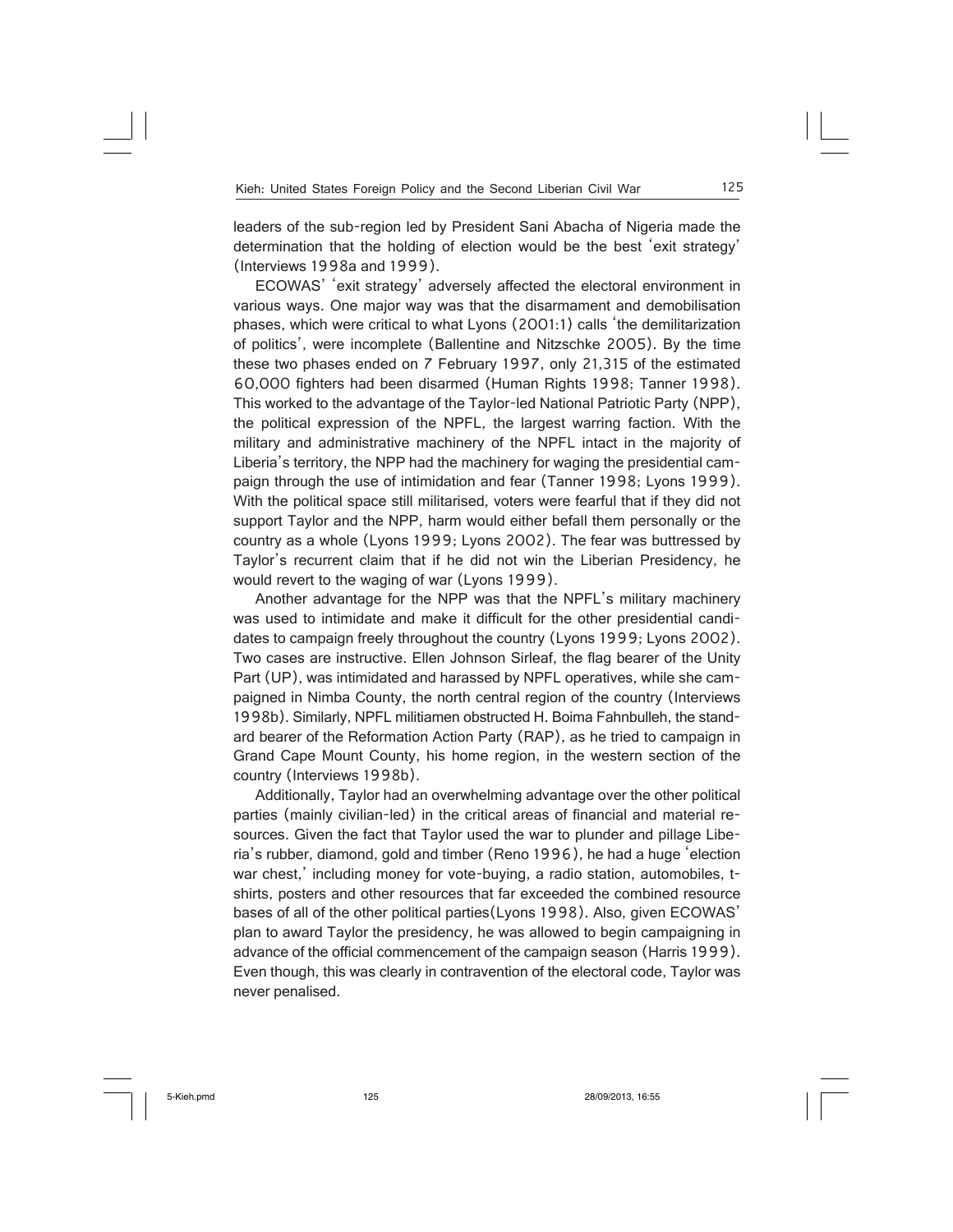# *From 'Democratic' Elections to Failed Peacebuilding*

With the 'electoral playing field' not levelled, and amid major security challenges, Liberians went to the polls en masse to choose its new president. To the chagrin of some Liberians and observers of Liberian affairs, the overwhelming majority of the electorate, for a variety of reasons, gave Taylor and his NPP a landslide victory in the presidential election  $-$  over 75 per cent of the votes (Independent Election Commission, 1997a). Based on the proportional representation electoral formula, Taylor's political party was allotted 21 out of 30 seats in the Senate, and 49 of the 64 seats in the House of Representatives (Independent Election Commission 1997b). This meant that Taylor was in complete control of the government.

Clearly, Taylor's victory was a great disappointment to the Clinton administration, which despite its chequered involvement in peacemaking efforts, showed considerable interest in the election. Specifically, the Clinton administration was hopeful that Ellen Johnson Sirleaf (now the incumbent president), a member of the 'old local wing' of the Liberian ruling class spanning the Tubman (portion) and Tolbert regimes, would have won the election. As a member of what Prado (1966) calls the 'bureaucratic wing' of the local ruling class, Madam Sirleaf held several positions, including assistant minister of finance, deputy minister of finance for expenditure and debt management, minister of finance and President of the Liberian Bank for Development and Investment(LBDI). As well, she held positions at Citibank in the United States, the World Bank and the United Nations (Sirleaf 2009). The 'old local wing' of the Liberian ruling class had a 'patron-client relationship' with the United States and its ruling class (Lumumba-Kasongo 1999). Under this relationship, the 'old local wing' of the Liberian ruling class performed an assortment of functions and services on behalf of the United States and its ruling class, including creating propitious conditions for the accumulation of capital by American multinational corporations like Firestone (Mayson and Sawyer 1979; Lumumba-Kasongo 1999; Kieh 2007).

Having achieved his ambition of becoming the President of Liberia, the hope was entertained by Liberians and various actors in the international community, including ECOWAS, the OAU (now the AU), the UN and the United States, that Taylor would provide the requisite leadership for shepherding the post-conflict peace building project, especially the exigency of addressing the root causes of the first Liberian civil war. Unfortunately, the Taylor regime undertook various actions that undermined the peace building project and eventually led to its failure. At the vortex, the Taylor regime refused to set into motion measures for addressing the taproots of the first Liberian civil war. The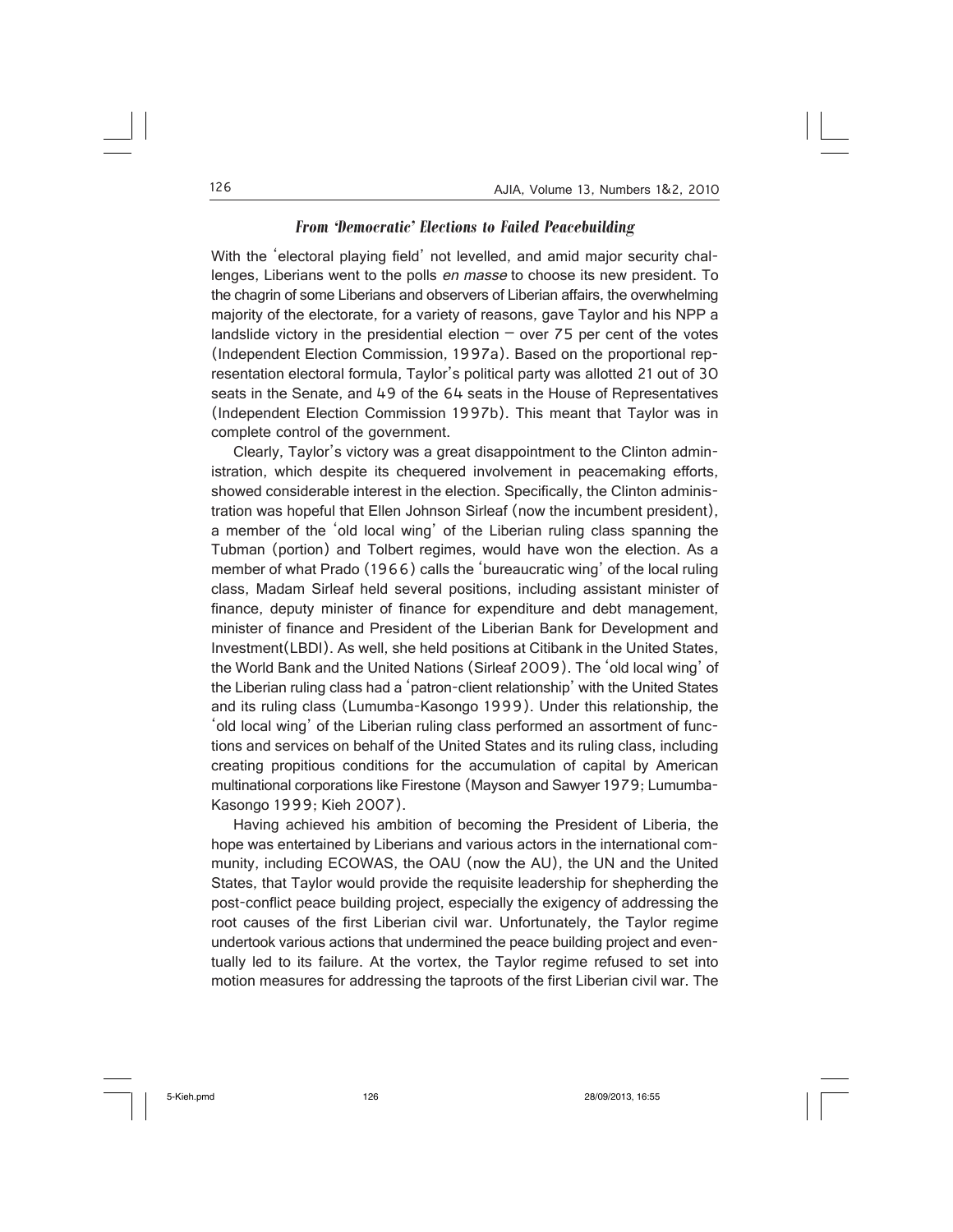overarching failure was the refusal to democratically reconstitute the neo-colonial Liberian state, the generator of the crises of underdevelopment that occasioned the war. To make matters worse, the performance of the Taylor regime was horrendous. For example, the social and economic conditions of the members of Liberia's subaltern classes grew worse. By 1999, the poverty rate was 76.2 per cent, and the unemployment rate stood at an alarming 85 per cent (United Nations Development Programme 2006). During the same period, the Human Development Index (HDI) was 0.276, ranking the country 174th out of 175 countries worldwide (United Nations Development Programme 1999). Politically, Taylor reverted to authoritarianism as evidenced by, among other things, the unmitigated violation of human rights (Freedom House 2010). In the security realm, the Taylor regime reneged on its commitment to undertake security sector reform as required by the Abuja II Peace Accord. Instead, President Taylor transformed his militia into Liberia's new military, security and police apparatus (Lehtinen 2002). One of the major consequences was the heightening of the sense of insecurity that had enveloped the leaders of the various former militias, who were apprehensive about a Taylor presidency, especially in terms of its impact on their security.

At the sub-regional level, President Taylor embarked upon a campaign of destabilisation in the extended Mano River Basin of West Africa. At the core was the continuation of his support for the Revolutionary United Front (RUF) in Sierra Leone (Human Rights Watch 2006). Also, in Guinea, President Taylor supported the Rally of Democratic Forces of Guinea (RFDG), a rebel group, in its effort to depose the government of President Lasana Conte (Ploughshares 2000). In Côte d'Ivoire, the Taylor regime provided military and other support to the rebel outfit Movement for Peace and Justice (MPJ), which was determined to overthrow the regime of President Laurent Gbagbo (Dukule 2002). Significantly, President Taylor's sub-regional destabilisation project was propelled by two major objectives: Taylor's insatiable appetite for the personal control of natural resources as the locus of his private accumulation of capital project, and his penchant to become a sub-regional 'power broker.'

 Clearly, President Taylor's actions helped to fuel the antagonistic relationship between his regime and the United States government. Particularly, the American government was incensed by Taylor's destabilisation campaign, especially in Sierra Leone and Guinea, whose regimes were friendly toward the United States. Accordingly, the United States government pursued three major sets of interrelated measures as the cornerstones of its relations with Liberia. The locus was the political and diplomatic isolation of the Taylor regime, although as Human Rights Watch (2002:2) aptly observes, 'The U.S. was less public in its approach.' Another measure was the imposition of sanc-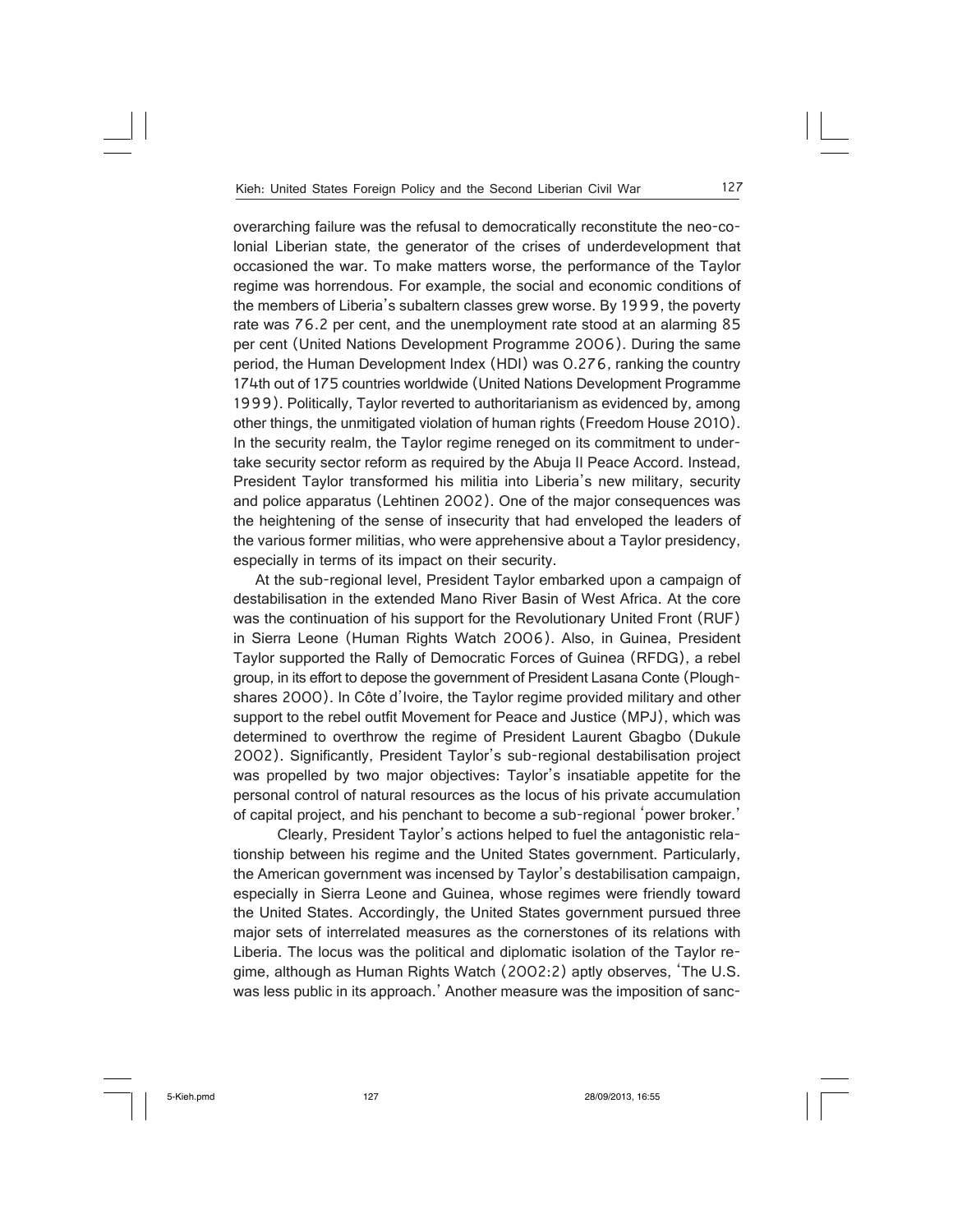tions on the importation of Liberian rough diamonds (Human Rights Watch 2002:2). Washington also pursued a humanitarian assistance programme through the United States Agency for International Development (USAID), which focused on the resettlement of refugees and internally displaced persons, and a modest but less successful democracy and governance programme (Human Rights Watch 2002:2).

# **The Return to Warfare**

Despite its efforts to construct a 'garrison state,' the Taylor regime was unable to dragoon the Liberian people into supporting it. Hence, with the evaporation of the euphoria and the resultant legitimacy which it enjoyed both prior to, and immediately after the 1997 election, the Taylor regime became vulnerable to insurgency. Accordingly, an amalgam of some of the leaders of the former militias (Taylor's adversaries), their supporters and some of Taylor's disgruntled supporters established LURD as an insurgency movement with the sole goal of removing Taylor from power, and assuming control of the state. Then, using Guinea as the 'launching pad,' LURD's forces attacked the western and northwestern portions of Liberia in 1999 (Brabazon 2003). In return, the Taylor regime mobilised the full battery of its military assets and sought to repel the attack. The resultant 'tit for tat' plunged the country into its second civil war.

 As has been discussed, for almost four years, the war was focused in the west and northwest regions of Liberia. It was not until mid-2003 that the war progressed to the outskirts of the capital city region. This development was helped in part by the decision of LURD to split into two groups: LURD, the original militia, and the Movement for Democracy in Liberia (MODEL). As Joe Wylie, one of LURD's military advisors boasted, 'MODEL [was] an integrated force of LURD' (Global Security 2005a:1). The decision to create MODEL was propelled by the determination that a two-front war would exert enormous pressure on the Taylor regime, especially its demoralised military. Accordingly, MODEL opened a 'second front' in the south and south-eastern regions of the country, while LURD continued to focus on the west, north-western and capital city regions.

By May 2003, the Taylor regime had lost control over the entire country with the exception of an enclave in Monrovia, the capital city, where Taylor and the core of his fighters were ensconced. So, for about two months, the residents of the capital city region were subjected to attacks from LURD and the Taylor regime. And this resulted in the injury and death of thousands of innocent civilians (Clapham 2003). The escalation of the violence and the result-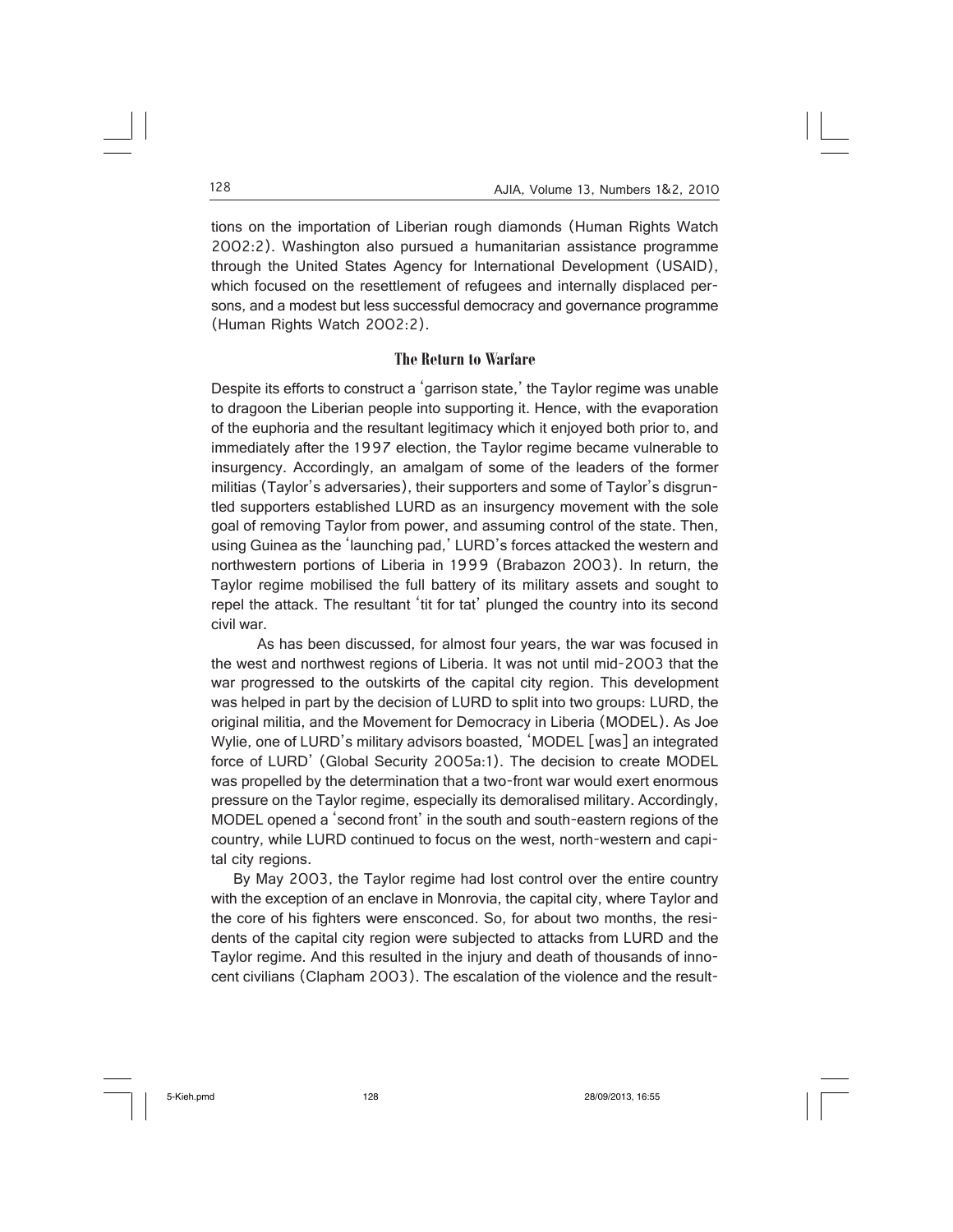ant injuries and deaths eventually led to a humanitarian crisis. In turn, there were calls from various quarters for the international community to intervene and halt the carnage.

# **The Bush Administration and U.S. Policy Responses to the Second Civil War**

# *The Phases of American Policy Responses*

American policy toward the second civil war went through various phases spanning the 'wait and see' to engagement through the stabilisation mission. In this section of the article, the nature and dynamics of the various phases will be examined.

# *The 'Wait and See Phase'*

The United States was cognizant of the deteriorating security conditions in Liberia as a consequence of the outbreak of the latter's second civil war, long before the highly publicised siege of the capital city region by LURD in mid 2003. This was evidenced by various actions taken by the United States' European Command (EUCOM), which then had responsibility for American military and security activities in the African region. In early 2003, EUCOM sent a survey and assessment team and a Naval SEAL platoon to Monrovia (Ross 2005:1).

Few months later, with the security situation in Liberia deteriorating at a fast pace, EUCOM increased the security at the US Embassy in Liberia with a Fleet Anti-Terrorism Security Team Platoon (Ross 2005:1). Also, EUCOM deployed a humanitarian and assistance survey team to determine the extent of the humanitarian crisis (Ross 2005:1). Then, in late July 2003, EUCOM pre-positioned the 398th Air Expeditionary Group in Freetown, Sierra Leone, and Dakar, Senegal (Ross 2005:1). EUCOM also placed Special Operations Forces (SOF) in neighbouring countries, in preparation for a possible noncombatant evacuation of US citizens (Ross 2005:1). In late July 2003, a Joint Task Force for Liberia was established. The force trained in case a military operation in Liberia was ordered by the President of the United States.

#### *The Nonchalance Phase*

Despite being cognizant of the reign of violence and its associated consequences of injuries and deaths in Liberia, the Bush administration decided that the United States would not intervene militarily in the civil war. Two major factors accounted for this. First, consistent with the United States' realpolitik foreign policy framework, Liberia was of no strategic value to the United States;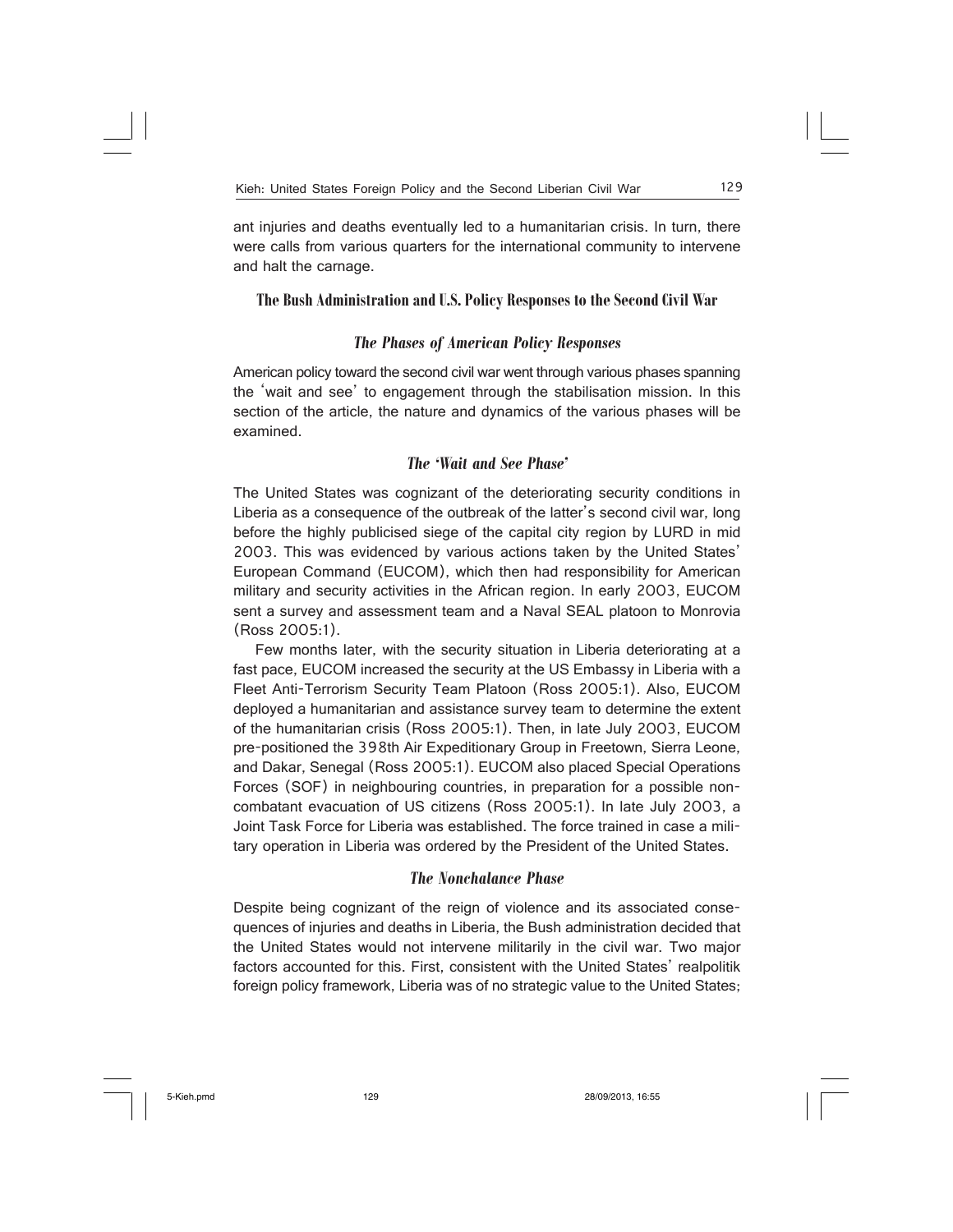hence, a military intervention and its attendant risks were unwarranted. As Beinart (2003:1) laments, 'In countries that lack oil and strategic location, rescuing suffering people still falls into the Clintonian category of 'foreign policy as social work'.' Second, the Bush administration was still suffering from what has been referred to as the 'Somalia overhang' (Crocker 1995). This mindset, which is based on the failed American-led peacekeeping mission in Somalia in 1992, militates against any American 'armed humanitarianism' in civil war ravaged African countries that are enveloped by humanitarian crisis.

Accordingly, like the administration of 'Bush 41' did during the first Liberian civil war in 1989, the regime of 'Bush 43' chose to watch the Liberian civil war and its deleterious consequences. Thus, the US Joint Task Force Liberia, which was organised in the case of an eventuality, was ordered to change its former stance, since no American military intervention in the conflict was in the offing. So, as the second Liberian civil war raged on, the United States took a nonchalant attitude toward the conflict. In fact, as thousands of Liberians besieged the US Embassy for help, the Marines stationed at the American Embassy simply protected the facility (Beinart 2003:1). This attitude on the part of the Bush administration disappointed many Liberians, who expected the United States to intervene in their country's civil war. To express their anger at the Bush administration's indifference, some people of Monrovia lined up bodies of civilians killed during the fighting in front of the US Embassy (Cherin 2003:1).

#### *The Engagement Phase*

Riveted by an avalanche of domestic and international pressure amid the 'killing fields' in Liberia, the Bush administration finally decided to get involved in the efforts to help end the civil war and its attendant human suffering. Several factors contributed to the policy shift. Within the Bush administration, some officials of the Department of State led by Secretary of State Colin Powell, pressed the case for American involvement (Matthews 2003:1). Another factor was that several civil society groups in the United States pleaded for American intervention on humanitarian grounds. In making the case, the New York Times (2003:A18) asserted, 'Swift American intervention could help end two decades of carnage that has destroyed Liberia and crippled several of its neighbours. It can save lives, stabilise the region, and prove that America's commitment to Africa is real.' As well, the Liberian Diaspora community pressed for American intervention (Africa Focus 2003:1). At the global level, ECOWAS, the AU, the EU and the UN exerted pressure on Washington (O'Connell 2004).

Yet, another major factor revolved around American security interests, especially against the backdrop of the post-9/11 international environment. In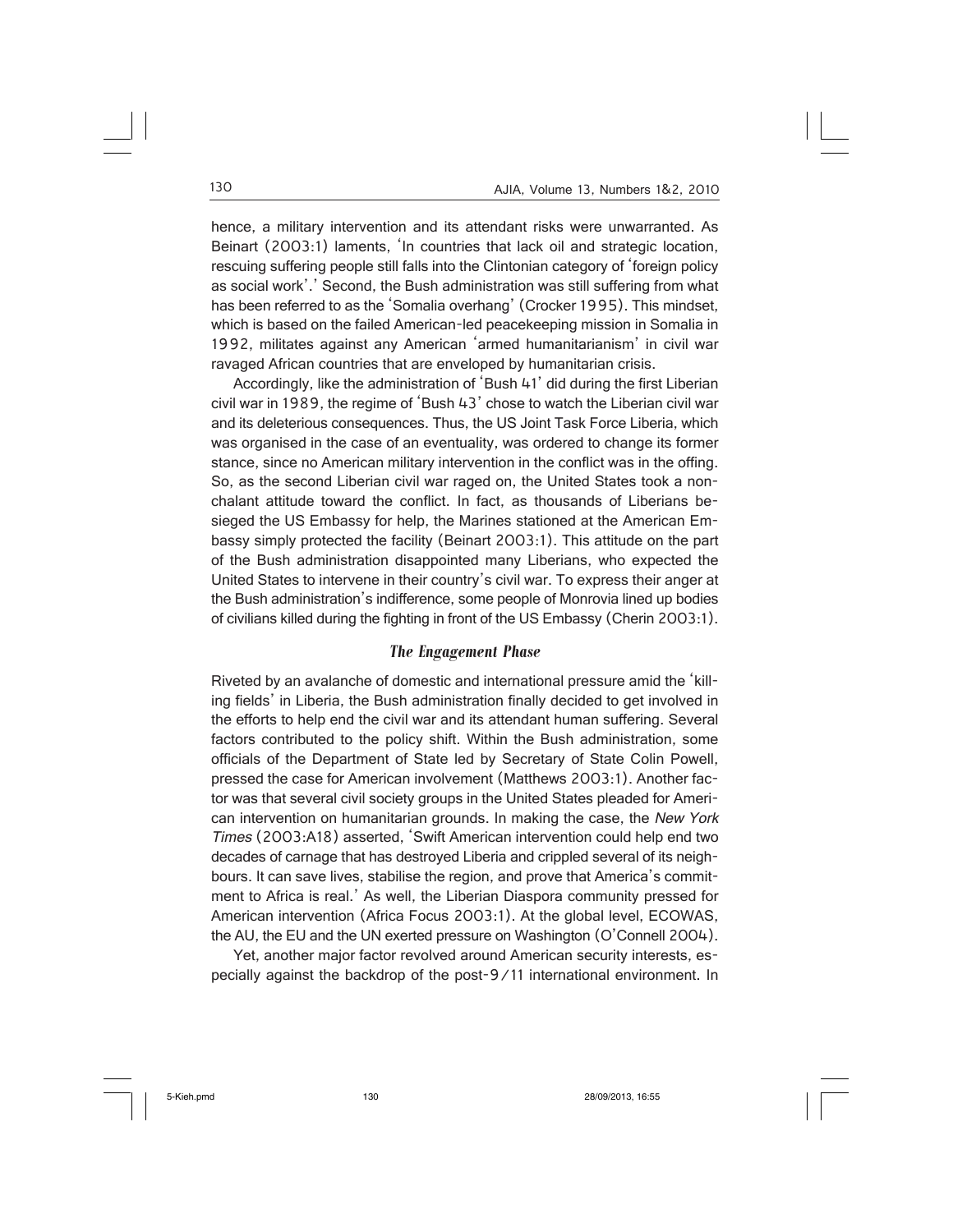this vein, the United States is concerned about so-called 'failed states' being used as 'terrorist beachheads.' In accentuating this point in the context of the second Liberian civil war, Condolezza Rice, the then National Security Advisor to President Bush noted,

The President does believe that Liberia and the stability of West Africa [are] important to U.S. interest. In addition to the humanitarian situation there, we've also recognized since 9/11 that one wants to be careful about permitting conditions of failed states that could lead to greater sources of terrorism (Freeman 2003:1).

Specifically, President Taylor was accused of having ties to Al Qaeda. For example, a confidential investigation by the Special Court for Sierra Leone found that there were links between Taylor and Al Qaeda (Global Witness 2003; allAfrica.com 2004:1-2; O'Connell 2004). Similarly, according to Farah and Shultz (2004:A19), 'American security agencies like the FBI found that Al Qaeda was involved in the diamond trade under the protection of President Taylor.' Against this background, 'the U.S. was planning strikes against Al Qaeda operations in Liberia, but the intervention was called off' (allAfrica.com 2004:1-2).

However, the puzzle remained the instrument through which the United States' involvement would be channelled. Hence, several options were considered by the Bush administration, including American involvement in a multilateral peacekeeping operation that would require deploying thousands of troops (Steams 2003:1). With regards to the peacekeeping option, Bush administration officials were divided over the risks of American involvement in such a military operation (Steams 2003:1).

Ultimately, President Bush decided that the United States' involvement in helping to end the second Liberian civil war would be through the provision of support for a stabilisation project undertaken by the Economic Community of West African States (ECOWAS). Against this background, the Bush administration's 'stabilization promotion strategy in Liberia' was based on three interlocking tenets. First, ECOWAS would establish a peacekeeping force, and the United States would provide financial, logistical, training and operational assistance for the stabilisation mission. Second, prior to the ECOWAS peacekeeping force's intervention into the conflict, President Charles Taylor had to resign and leave Liberia. The rationale was that this would help create a conducive environment for both peacekeeping and peacemaking, especially the termination of the war and the formulation of a peace building project embodied in a peace settlement. Third, a ceasefire agreement needed to be negotiated and implemented among the belligerents. This would then provide the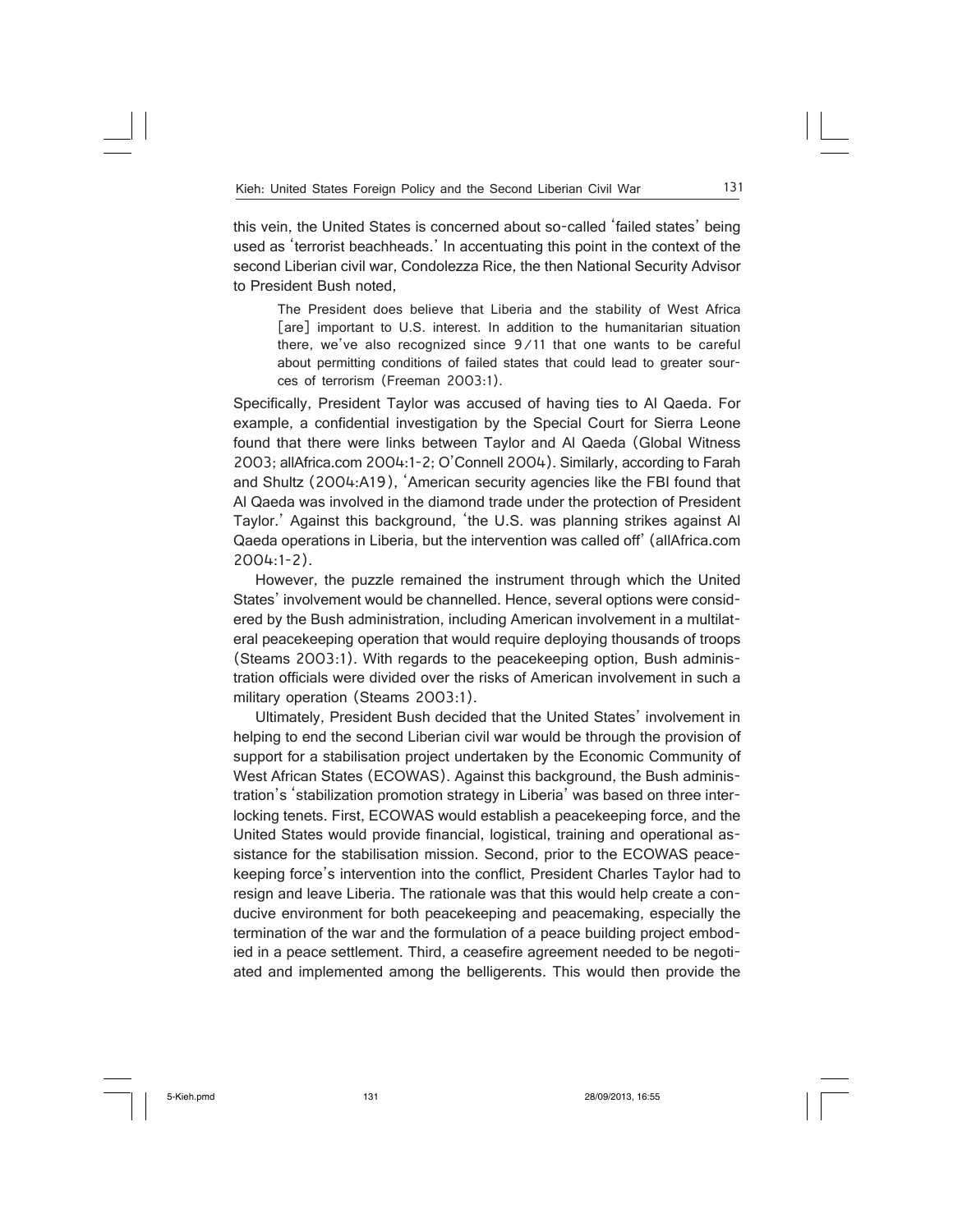requisite space within which the ECOWAS peacekeeping force would operate. Subsequently, a stabilised environment would serve as the terra firma for the intervention of a much larger United Nations peacekeeping force.

#### *War Termination and Stabilisation Support Activities*

The Bush administration undertook various steps to support efforts to terminate the second Liberian civil war and stabilise the country. First, as a demonstration of American support for the stabilisation mission, three warships with 2,300 marines were initially deployed off the Liberian coast (Pham 2006:38). Then, following President Taylor's resignation, and subsequent departure from Liberia for exile in Nigeria, the warships were brought in full view closer to the Liberian coast. This was designed to show support for the stabilisation mission, and to send a signal to the belligerents that the United States was determined to help terminate the war, and stabilise Liberia (Lawson 2007).

 Second, the Bush administration helped to pressure President Taylor to resign and leave Liberia. In framing his administration's position on the matter, President Bush insisted, 'President Taylor needs to step down so that his country can be spared further bloodshed' (Law 2008:1). Subsequently, President Bush and some of his senior foreign policy advisors recurrently urged President Taylor to resign and leave Liberia. The resignation refrain made President Taylor to believe that if he failed to comply, the United States would use military force to oust him from power. President Taylor's position was informed by the widely held perception that the Bush administration did not hesitate to use military force inducing compliance. As well, the leaders of ECOWAS played a pivotal role in negotiating the agreement that led to Taylor's resignation as the President of Liberia on 11 August 2003, after the expiration of his term of office, and his subsequent departure for Nigeria.

Third, the Bush administration collaborated with ECOWAS in the brokering of a ceasefire agreement among Liberia's warring parties. Consequently, a formal ceasefire agreement was signed on 17 June 2003. The signing of the ceasefire agreement provided the requisite space for the intervention of the Economic Community of West African States' Military Mission to Liberia (ECOMIL), the sub-regional peacekeeping force. The Bush administration had insisted that its support for the peacekeeping force and the broader war termination and stabilisation project was contingent upon the signing of a ceasefire agreement.

Fourth, the U.S. Joint Task Force Liberia (JTFL) provided assistance to ECOMIL, the peacekeeping force, in the prosecution of the war termination and stabilisation project. One critical area was the provision of assistance with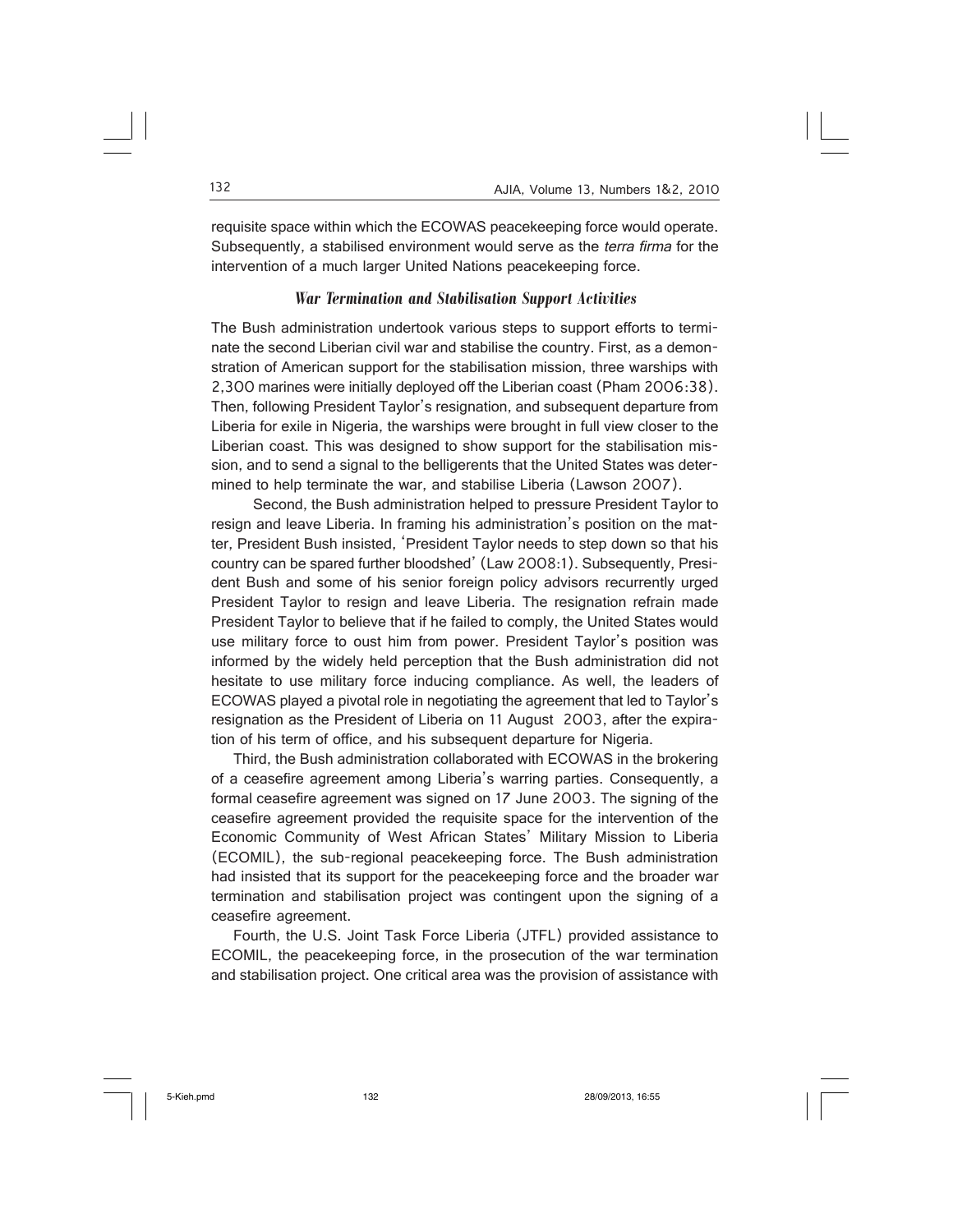troop readiness. Moreover, the JTFL assisted the peacekeeping force with the deployment of its troops in the various strategic zones in Liberia's capital city region. Another was the provision of equipment and logistics. In the area of intelligence, the JTFL assisted with the gathering of information on the security situation, including the activities of the belligerents. The locus of the intelligence collection dimension was the conduct of daily aerial patrols over Liberia by JTFL.

# **The Dividends of the United States' War Termination and Stabilisation Activities**

The various war termination and stabilisation activities undertaken by the United States produced several benefits. First, President Taylor resigned, and left for Nigeria. This helped removed one of the major obstacles to the termination of the war. Both LURD and MODEL had recurrently insisted that the sine qua non for the termination of the war was the resignation of President Taylor, and his departure from the country.

Second, American assistance was pivotal to the deployment of ECOMIL, the peacekeeping force, and the subsequent stabilisation activities. For example, ECOMIL was able to secure Roberts International Airport and the Freeport of Monrovia, two strategic assets. In turn, this helped to facilitate the flow of humanitarian assistance from various countries and non-governmental organisations. Similarly, the peacekeeping force established security corridors through which food, medicine, clothing and other items were delivered to civilians, especially in the capital city region. Additionally, the peacekeeping force removed the forces of the warring factions that were occupying various locations around the capital city region. Subsequently, the peacekeeping force established various 'buffer and security zones.' The resultant effect was that the various warring factions were confined to specific zones, especially in the capital city region. This enabled the peacekeeping force to monitor their activities more effectively.

Third, the mayhem and the resultant humanitarian crisis were reduced, particularly in the capital city area. However, the size of the peacekeeping force (3,600 troops) militated against ECOMIL's capacity to police the entire country. Hence, the peacekeeping force was only able to effectively reduce the rate of the wanton killing of civilians, and to halt the emergent humanitarian crisis principally in the capital city region. Although the peacekeeping force eventually extended its activities to various regions of Liberia that were closer to the capital city, its limited size vis-a-vis the forces of the three warring factions – the total size of the combined forces of the Liberian government, LURD and MODEL was estimated at 40,000(Global Security 2005b).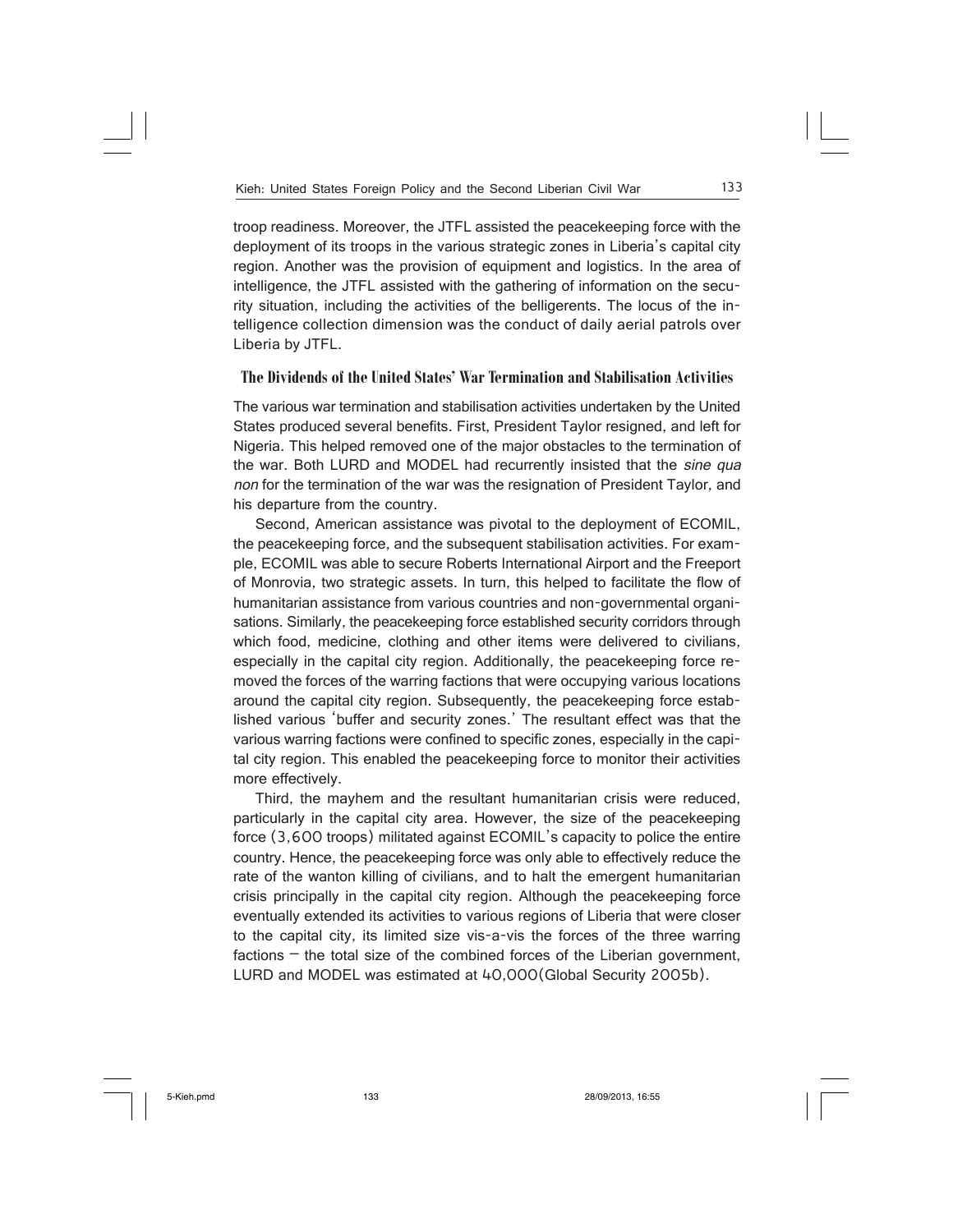Fourth, the stabilisation project helped to create propitious conditions for the undertaking of the 'Akosombo/Accra Peace Process,' and the eventual brokering of the 'Accra Peace Accord' or the 'Comprehensive Peace Agreement by ECOWAS. The agreement, among other things, embodied the ceasefire agreement signed on 17 June 2003, the modalities for the termination of the war, the composition, mandate and term of office of the interim government, and some of the major rubrics for post-conflict peace building. The subsequent signing and promulgation of the peace accord fundamentally altered the security environment in Liberia by shifting from war to post-conflict peace building.

Fifth, the stabilisation activities were central to the creation of an enabling security environment for the deployment of the United Nations Peacekeeping Force. That is, with American assistance, ECOMIL was able to create the requisite space for the UN peacekeeping force to assume the security functions in Liberia. Also, ECOMIL, drawing from the lessons of its intervention, was able to provide the UN peacekeeping force with valuable information covering a broad range of issues. Clearly, this has been critical to the success of the UN peacekeeping force over the past five years.

# **US–Liberia Relations during the Post-Taylor Era**

#### *Taylor's Resignation and Departure to, and Arrest in Nigeria*

As earlier discussed, ECOWAS brokered an agreement that led to the resignation of President Taylor (BBC News 2003). Although Taylor's term of office expired on 2 August 2003, under the Liberian Constitution, he would have remained in office until January 2004, when the new president was sworn in (Constitution of Liberia 1986). Taylor resigned on 11 August 2003, and departed for Nigeria, where he was granted political asylum (BBC News 2003). The locus of the plan, according to Femi Fani-Kayode, the Presidential Spokesperson for former President Obasanjo, was that 'Taylor reached an agreement with the African Union (AU) and ECOWAS to trade prosecution at the hybrid court in Sierra Leone for exile in Nigeria'(The Analyst 2010:1). Vice President Moses Blah was sworn in as President on 11 August 2003. Under the terms of the ECOWAS brokered agreement, Blah served until 14 October 2003, when the National Transitional Government of Liberia headed by Gyude Bryant assumed power.

Interestingly, on 29 March 2006, Taylor was arrested by the Nigerian Police in the State of Borno on the border with Cameroon (Associated Press 2006; Reuters 2006). There are several explanations for Taylor's arrest. One of them is that the United States pressured President Ellen Johnson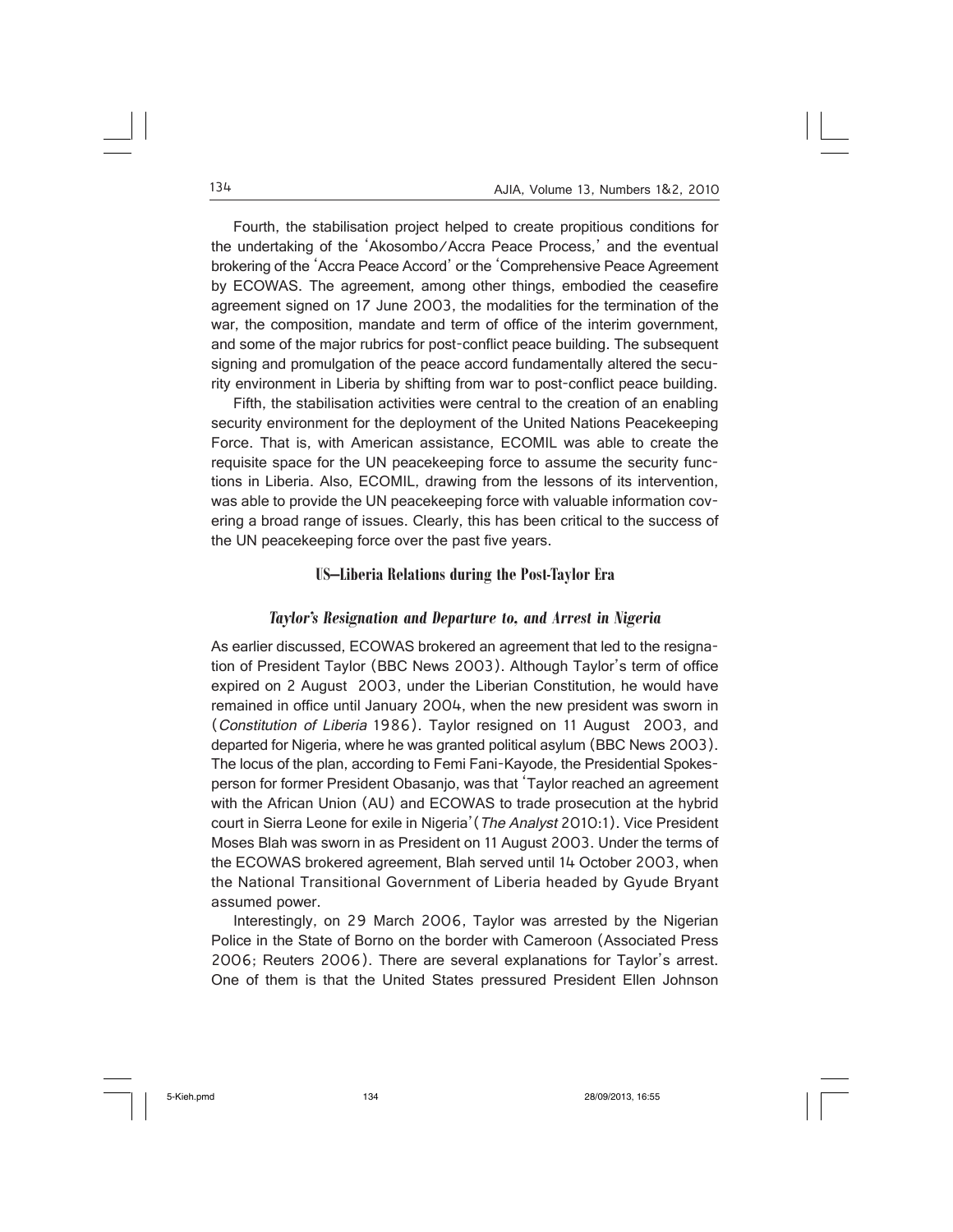Sirleaf, the new Liberian chief executive, to request that Nigeria revokes Taylor's asylum status and return him to Liberia, so he could be sent to the Special Court for Sierra Leone to face trial for war crime charges (The Analyst 2010). The related point is that during a state visit to the United States in March 2006, President Bush 'refused to see [President Obasanjo] until Taylor was produced' (The Analyst 2010).

On 29 March 2006, Nigeria returned Taylor to Liberia. After a very brief stay, on the same day, Liberia sent Taylor to Sierra Leone to face war crime charges at the Special Court for Sierra Leone for his alleged involvement in the Sierra Leonean civil war (Soares 2006). About a month later, Taylor was sent to the Hague, Netherlands to stand trails at the Special Court for Sierra Leone, which was moved from Freetown (Afro News 2006). Taylor's trail commenced in the Hague in January 2007 (The Guardian 2009).

# *The Transitional Period*

The end of the Taylor regime occasioned a shift in US–Liberia relations from a state of hostility back to the traditional amity. During the Taylor regime (1997-2003), an adversarial relationship developed between the two countries (US State Department 2010). From the American perspective, the situation was caused by the confluence of three major factors: 1) Taylor did not improve the lives of Liberians (US State Department 2010); 2) Taylor supported the Revolutionary United Front (RUF), the insurgency group, to destabilise Sierra Leone (US State Department 2010); and 3) Taylor's misrule led to the second Liberian civil war (US State Department 2010). Accordingly, the US cut direct financial and military aid to Liberia, imposed a travel ban prohibiting Taylor and his senior officials from visiting the United States, and recurrently criticised the Taylor regime for human rights violations (US State Department 2010). With one exception  $-$  the charge that Taylor supported the RUF  $-$ , all of the US' client regimes in Liberia  $-$  Tubman (1944-1971), Tolbert (1971-1980), and Doe (1980-1990) – neglected the needs of the subaltern classes in Liberia as well. And overtime, this created the contradictions and crises that led to the first Liberian civil war in 1989. Without holding brief for Taylor, the point is that the welfare of ordinary Liberians has never been a concern of US foreign policy toward the country. If this were the case, then the US should not have supported its aforementioned client regimes.

Against this backdrop, an assessment of some of the claims that Taylor has made at his war crimes trial indicate that the ruptured cordial relationship between Taylor and the United States prior to, and during, the first Liberian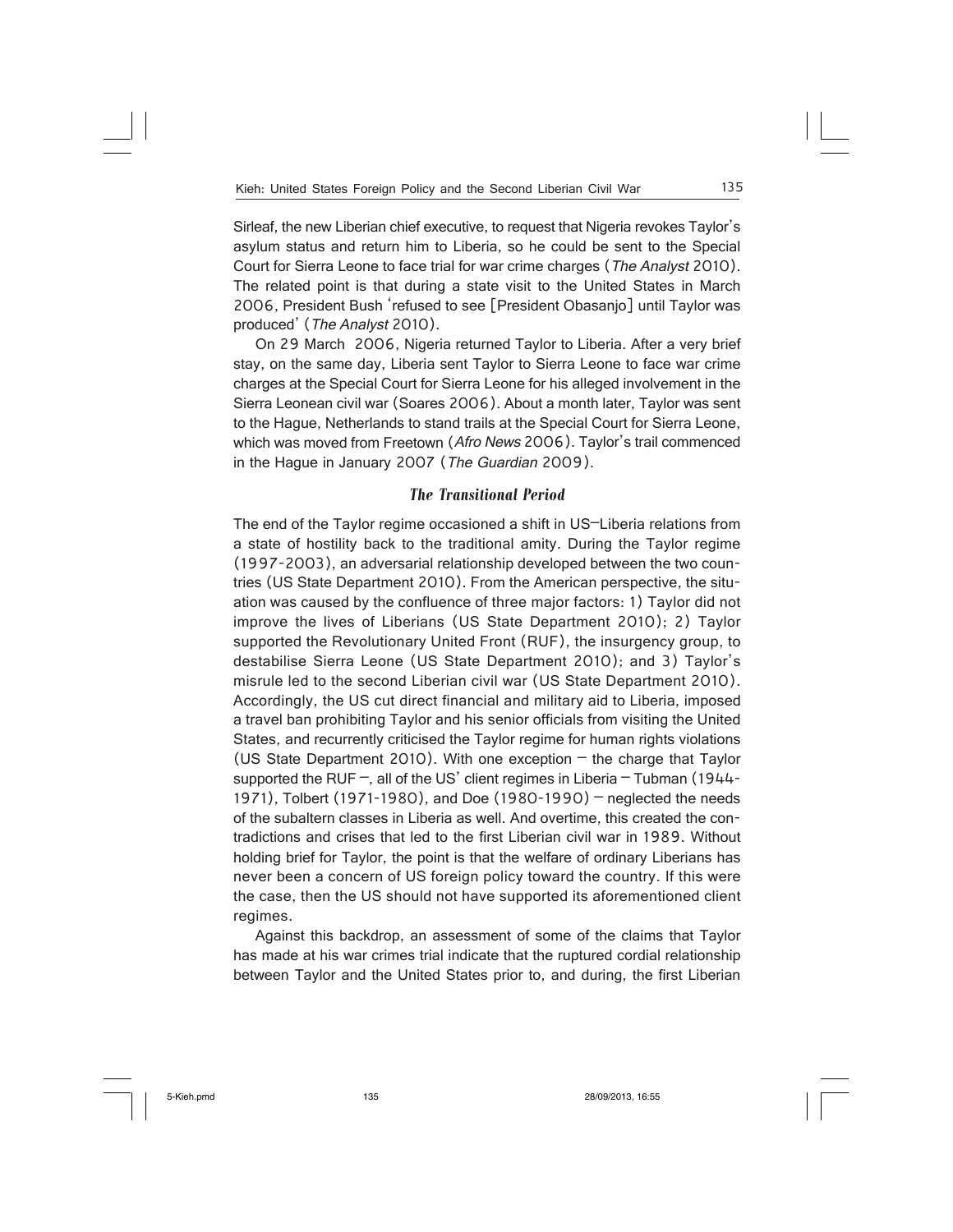civil war could be the critical causative factor for the development of hostile relations between the United States and Liberia during the Taylor presidency. It seems that Taylor may have 'double-crossed the United States' at some point. In this vein, two important assertions by Taylor are noteworthy. First, Taylor claims that the US government freed him from prison in 1985, while he was awaiting extradition to Liberia on embezzlement charges (Keating 2009:1). Second, according to Taylor, during the first Liberian civil war, 'The NPFL [his militia] provided information to the CIA… And there was information from the CIA to the [NPFL]' (Sesay 2010:1). In addition, Taylor asserts that the CIA provided sophisticated communications equipment to the NPFL (Sesay 2010:1). As I have argued, it appears that there were factors related to the 'US-Taylor relationship' that shifted the tenor of the relationship from friendship to enmity, beyond the official American government position.

# *The National Transitional Government of Liberia (NTGL)*

During the tenure of the National Transitional Government of Liberia (NTGL), US–Liberia relations returned to its normal complexion based on friendship and cordiality. Two clusters of actions that were undertaken by the United States demonstrated the return to normalcy. The US supported the United Nations Mission in Liberia, as it undertook various peace building activities.

At the bilateral level, from 2004-2006, the United States contributed over US\$1 billion to the reconstruction of Liberia (US State Department 2010). As well, both the National Democratic and National Republican Institutes played pivotal roles in the development of the modalities for holding Liberia's second post-conflict elections in October and November 2005. In addition, the United State Agency for International Development commissioned, as well as undertook various studies on economic, political and social issues in Liberia.

# *The Sirleaf Regime*

The election and subsequent inauguration of Ellen Johnson Sirleaf as the new President of Liberia on 16 January 2006, witnessed the resurgence of increased American involvement in Liberia. The process was set into motion by then First Lady Laura Bush and then Secretary of State Condoleezza Rice attending President Sirleaf's inauguration as official representatives of the United States government. About three months after her inauguration, President Sirleaf was invited to the United States to meet with then President Bush and to address a joint session of the United States' Congress (allAfrica.com 2006). In November 2007, President Bush awarded President Sirleaf 'The Presidential Medal of Freedom,' the United States' highest civilian award (Executive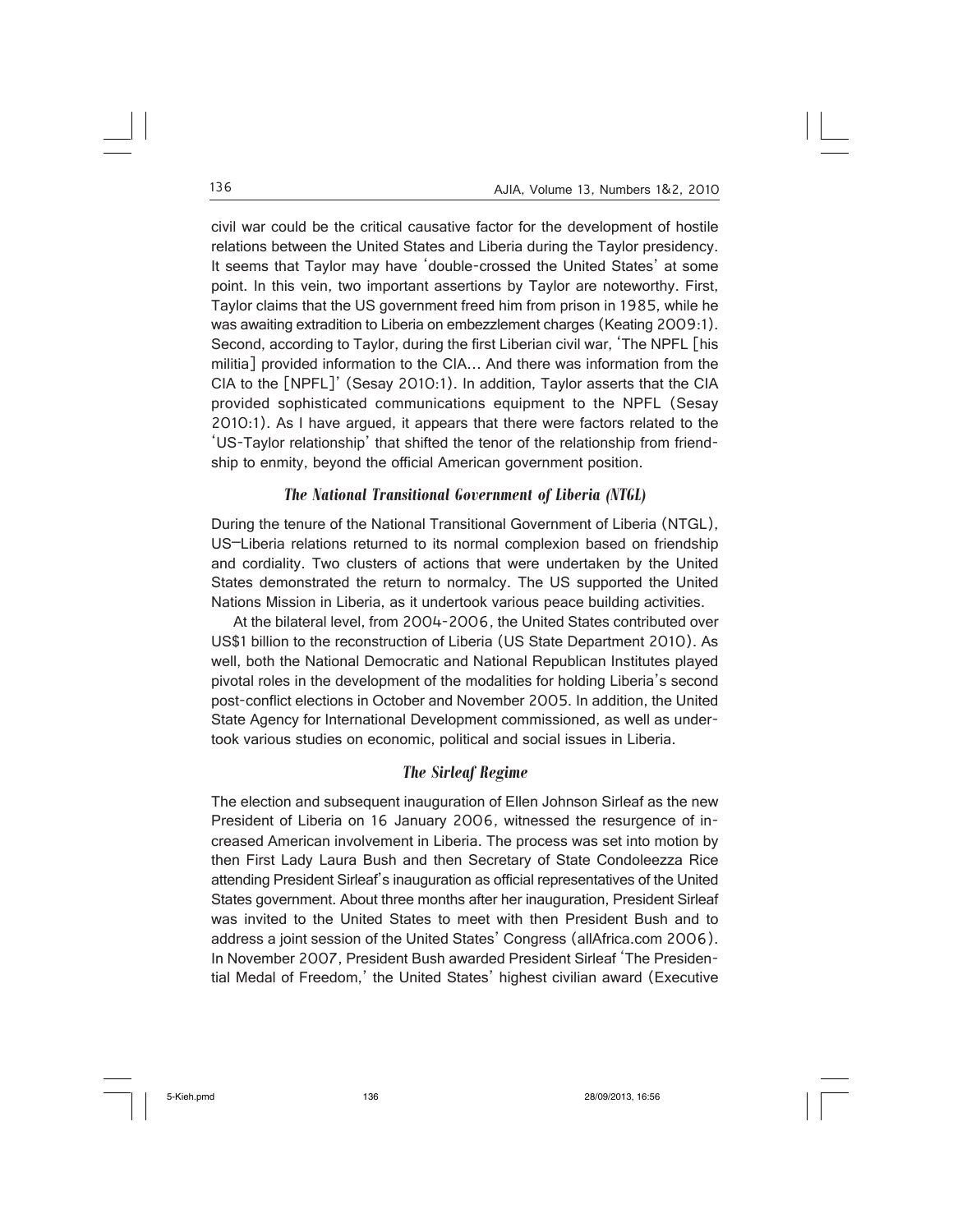Mansion 2007). In February 2008, President Bush visited Liberia during his second tour of selected African states (US State Department 2010). As well, Liberia is currently the second largest recipient of US bilateral development aid in Africa (US State Department 2010). Under the Obama administration, the cordial relationship between the two countries has continued. For example, Secretary of State Hilary Clinton has visited Liberia, and held several other meetings with President Sirleaf. Similarly, President Obama met with President Sirleaf at the White House on 27 March 2010.

In appreciation for the unprecedented American support for her regime, President Sirleaf, amid widespread opposition from her fellow African leaders, mounted a 'full court press' in strongly supporting and defending the establishment of AFRICOM, the US African Command, and offered to host the command's headquarters in Liberia (Nhamoyebonde 2010). Moreover, the Sirleaf regime has been courting American businesses to invest in Liberia under very generous investment terms, including the right to repatriate profits. So, the Sirleaf regime has emerged as a reliable advocate for the expansion of American imperialism on the African Continent.

# **Beyond War Termination and Stabilisation: The Imperative of Rethinking US–Liberia Relations**

There is no doubt that the United States played a pivotal role in helping to terminate the second Liberian civil war, and to subsequently stabilise the country. Although these efforts are commendable, they however only addressed the consequences or effects of the underlying civil conflict that occasioned Liberia's two civil wars. Hence, in order for the American efforts to contribute to the construction of durable peace and the building of a new democratic and prosperous Liberia, it is imperative that US–Liberia relations be rethought. Overall, the overarching framework in which the bilateral relations are conducted needs to be changed. That is, the realpolitik model, which casts Liberia and other developing countries simply as objects of American foreign policy to be exploited for the benefits of the United States, needs to be rethought. This is because the resultant 'realist trap' would make it difficult for the United States to support the democratic reconstitution of the Liberian state, the generator of the crises of underdevelopment that led to the country's two civil wars. Instead, the United States would continue to support any regime in Liberia, irrespective of whether it is authoritarian or otherwise, on the basis of the latter's support for American national interests.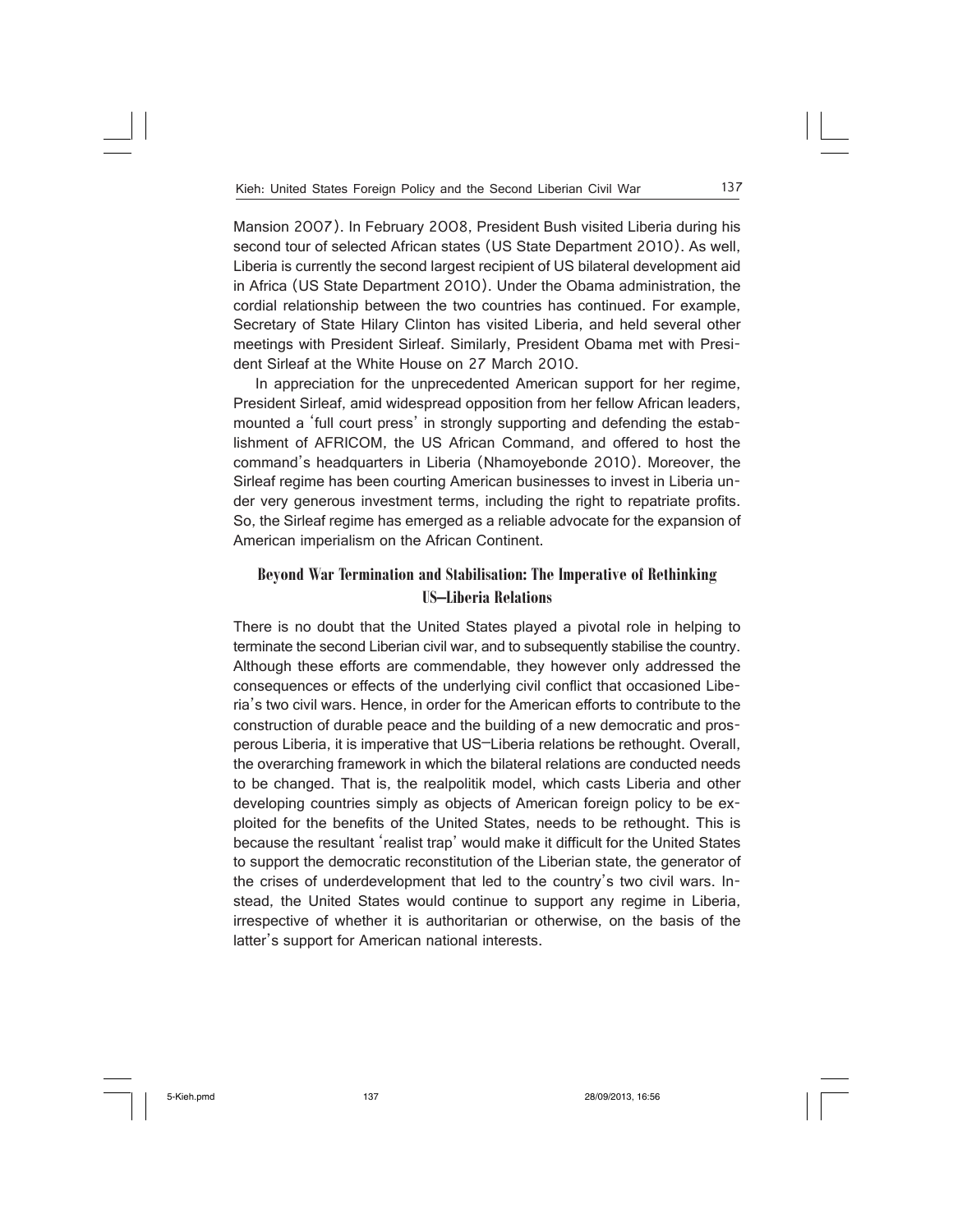Such a myopic realist calculation would make the United States to continue to ignore critical problems such as human deprivation, ruling class-led pillage and plunder, political corruption, the lack of transparency, and the lack of accountability in Liberia. Over time, these problems could generate crises that could again lead to a violent conflict. Thus, in order to forestall such an outcome, the United States needs to use a new framework based on an equitable partnership with Liberia that advances political rights, civil liberties, accountability, transparency, the rule of law, serious efforts to combat political corruption, and policies that seek to address basic human social and economic needs such as jobs, education and health care in the latter.

 Drawing from the new framework, the relations need to be anchored on several core pillars. First, the United States needs to encourage the Sirleaf regime to democratically reconstitute the Liberian state. This is the principal precondition for setting into motion the process of addressing the civil conflict that undergirded Liberia's two civil wars. Clearly, the state that was established in 1847, and subsequently transformed from a settler to a neo-colonial construct in 1926 is of the wrong type. This is because as the repository of evidence shows, this state construct has been anti-people, anti-democracy and anti-development. For example, the various regimes have asphyxiated political human rights (Freedom House 2010). On the social and economic fronts, the subalterns have lived in a state of abject poverty, deprivation and destitution (United Nations Development Programme 2006).

Additionally, the nature of the Liberian state does not reflect the historical and cultural experiences of the amalgam of Liberia's various ethnic groups. Since the Liberian state was primarily established to help 'resolve the race problem in the United States'(Smith 1972; Beyan 1991; Kieh 2008), the vision and national symbols, such as the national emblem, the motto and the flag reflect the experiences of the freed Black slaves, who were repatriated to Liberia beginning in 1820 (Dunn and Tarr 1988; Kieh 2008). In order for durable peace to be established, the vision and national symbols need to be changed, so that they can represent the collective historical-cultural experiences of Liberia's various indigenous ethnic groups, the repatriated Africans, as well as immigrants from other African countries, and the Caribbean.

Historically, the state's mission has been to create propitious conditions for the prosecution of the profit-seeking agenda of multinational corporations, and the predatory accumulation process of the members of the local Liberian ruling class (Mayson and Sawyer 1979). This has exposed the 'Janus-faced' complexion of the neo-colonial Liberian state: on the one hand, the Liberian state has created the conditions for the members of the local wings of the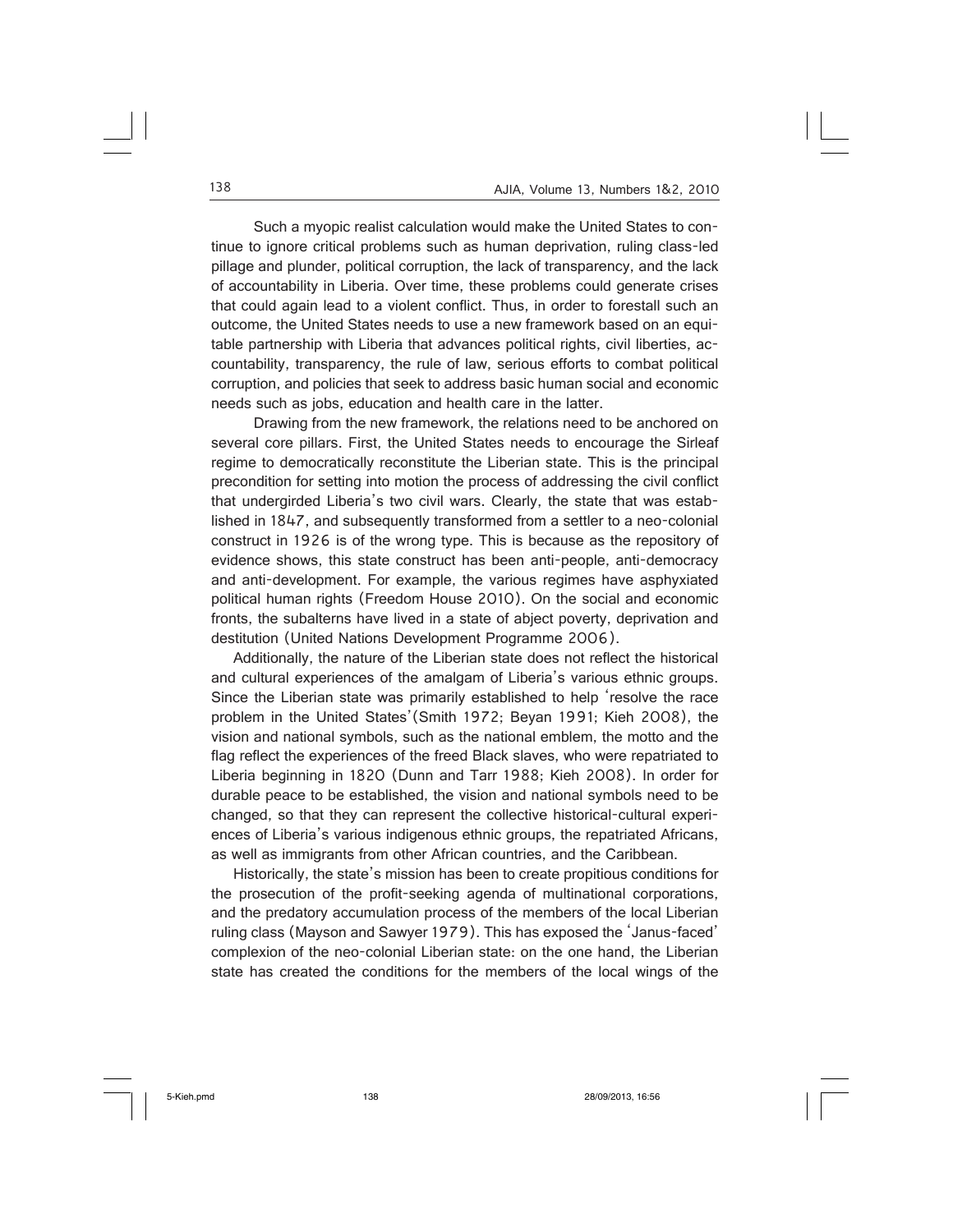ruling class and their relations to have their basic human needs, including jobs, education, health care, housing and food. However, on the other hand, the Liberian state has visited deprivation on the subalterns (Kieh 2007; Kieh 2008).

Similarly, by its character, the Liberian state is, among other things, exclusionary, predatory, criminalised, privatised, prebendal, exploitative, and non-hegemonic. Hence, it is controlled by the particular faction or fraction of the Liberian ruling class that has control of state power. Alternatively, Liberia needs a new democratic state type that is based on holistic democracy – cultural, economic, political and social. By this I mean the establishment of a comprehensive form of democracy that transcends political-centric nature of liberal democracy. To paraphrase Ake (1996), holistic democracy entails a 'real democracy' in which ordinary people have real decision-making powers, and the thrust is on the welfare of the people, and the associated investment in jobs, education, public health care, food security, public housing and public transportation. Such a construct would be inclusive and will serve the interests of all Liberians. It is critical to note that an exclusive focus on political restructuring would be inadequate, given the nature of the civil conflict that underpinned Liberia's two civil wars.

 The other major issue is that American policy toward Liberia needs to transcend regimes or the so-called 'big man' or now 'big woman'. This is because such an approach in the past has made the United States to 'look away' as incumbent Liberian regimes violated political rights and civil liberties, and neglected the basic human needs of the members of the subaltern classes. Accordingly, a new approach is needed that emphasises the promotion of democratisation in concrete ways not simply by rhetoric. In other words, the United States must make the support for democratic principles a cornerstone of its new relationship with Liberia. The major advantage of such an approach is that it would help to cage the 'authoritarian demon' that has perennially terrorised Liberia, by promoting the institutionalisation of both procedural (political) and substantive democratisation (basic human needs, social justice, equitable power relationships, etc.).

 Furthermore, the United States needs to support the rights of Liberian workers to receive decent pay and humane working and living conditions, and to use its influence in encouraging the Liberian government and Western and Japanese multinational corporations such as Firestone to do likewise, and to balance the need to get returns on their investments with the imperative of making concrete and meaningful contributions to the reconstruction of Liberia. Such an approach is exigent, because the history of private investment in Liberia is replete with evidences of collusion between the Liberian government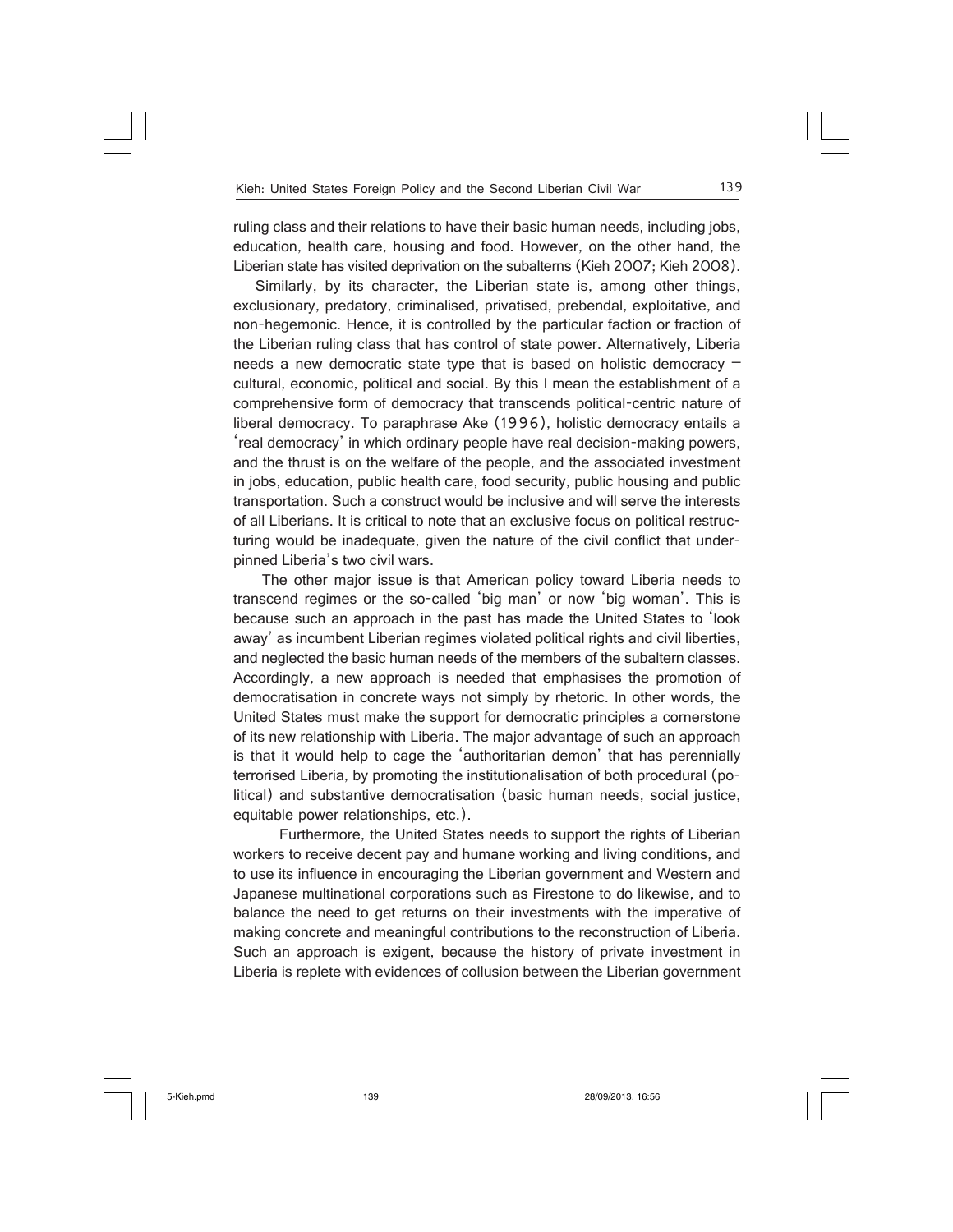and Western multinational corporations with the acquiescence of the United States government in the exploitation of Liberian workers and the country as a whole. Clearly, the transformation of the dynamics of private foreign investment in Liberia would help to provide the financial resources that are exigent for reconstructing Liberia.

As well, the United States needs to tailor its foreign aid to Liberia to the critical areas of education, health care, and the rebuilding of the infrastructure – schools, hospitals, clinics, roads, bridges, electricity, running water, etc. Given the current pervasiveness of political corruption in Liberia (Frontpage Africa 2010), the American government should devise modalities for ensuring that the Liberian government spends American aid on human needs projects. One of the major contingent modalities that could be used by the American government is the contracting of projects directly to private companies. This would help circumvent the constraints that are imposed by political corruption.

#### **Conclusion**

The article has attempted to examine the role of the Bush administration in the termination of the second Liberian civil war, and the subsequent stabilisation of the country. Clearly, the evidence shows that the United States played a pivotal role in the twin processes of war termination and stabilisation. For example, the exertion of pressure by the Bush administration on President Taylor to resign as part of the process of ending the war helped to remove a major obstacle. Similarly, the support provided by the Bush administration to ECOMIL, the peacekeeping force of ECOWAS, in the areas of troop preparation, troop transportation, intelligence collection, equipment and logistics was critical to stabilising Liberia. In turn, the termination of the war and the subsequent stabilisation of the country produced several dividends, including the delivery of humanitarian assistance to civilians, the brokering of a peace agreement, the deployment of the UN peacekeeping force, the establishment of a transitional government, the holding of the 2005 national presidential and legislative elections, and the creation of an enabling environment for setting into motion the arduous process of post-conflict peacebuilding.

However, the study argues that the United States needs to transcend its role in the termination of the civil war and stabilisation by rethinking the framework that provides the tapestry for the conduct of its relations with Liberia. Overall, this would require the changing of the realpolitik Weltanschauung. As the derivatives, the United States needs to build an equitable partnership with Liberia that is based on the support for the democratic reconstitution of the Liberian state, the support for democratic principles over a regime or a 'big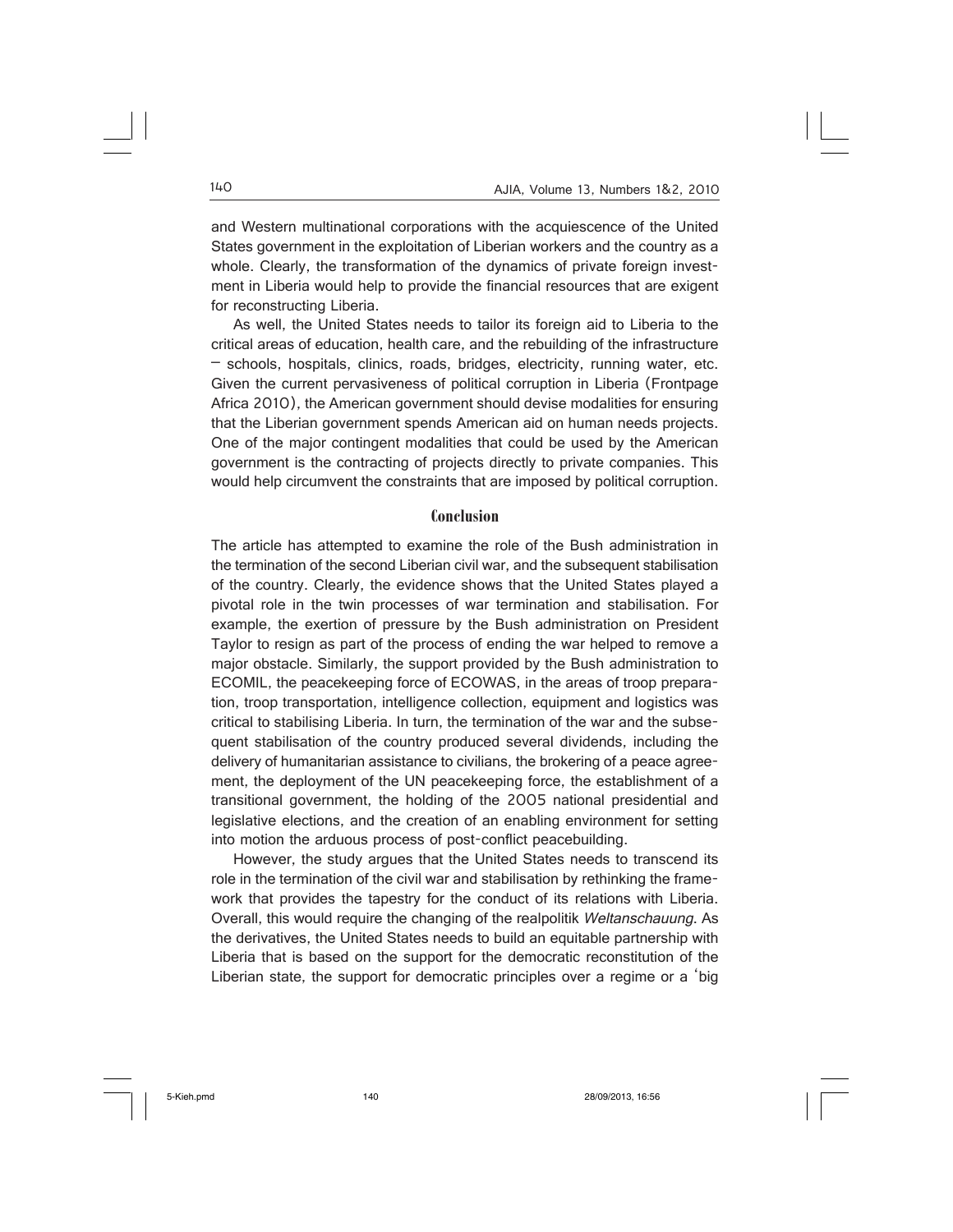man' or 'big woman', the transformation of the nature and dynamics of private foreign investment by Western multinational corporations, and tailoring its foreign aid to Liberia to human needs-based projects, and the reconstruction of the infrastructure. If these can be done, the United States would then be making a lasting contribution to the building of durable peace in Liberia based on 'real democracy' (Ake 1996).

#### **References**

- Adebayo, Adekeye, 2002, Liberia's Civil War: Nigeria, ECOMOG, and Regional Security, Boulder, CO: Lynne Rienner Publishers.
- AfricaFocus, 2003, 'Liberia: War Escalates, White House Indifferent to Crisis.' 26 June, p.1.

Afro News, 2006, 'Charles Taylor Arrested', 30 March, p. 1.

- Ake, Claude, 1996, Development and Democracy in Africa, Washington DC: The Brookings Institution Press.
- allAfrica.com, 2004, 'West Africa: Debate over Al Qaeda's Connection to West Africa's Diamond Trade Takes New Turn', 5 August, pp. 1-2.
- allAfrica.com, 2006, 'President Sirleaf Thanks U.S. Congress, Asks for Continuing Support', 15 March.
- Associated Press (2006), 'Nigeria: Fugitive Ex-President Taylor Arrested.' March 29.
- Ballentine, Karen and Heiko, Nitzschke, 2005, The Political Economy of Civil War and Conflict Transformation, Berghof Handbook, Berlin: Berghof Center for Constructive Conflict Management.
- Brabazon, James, 2003, Liberia: Liberians United for Reconciliation and Democracy (LURD). Armed Non-State Actors Project Brief No. 1, London: The Royal Institute for International Affairs.
- BBC News, 2003, 'Taylor Leaving to End Bloodshed', 10 August.
- Beinart, Peter, 2003, 'Ugly Stepfather', New Republic, 23 June, pp. 1-2.
- Beyan, Amos, 1991, The American Colonization Society and the Creation of the Liberian State: A Historical Perspective, 1822-1900, Lanham, MD: University Press of America.
- Cherin, John, 2003, 'End of Civil War', Frontline, Vol.20, No. 18, pp. 1-4.
- Clapham, Christopher, 2003, 'Liberia', in Africa South of the Sahara, London: Routledge, pp. 601-611.
- Coalition to Stop the Use of Child Soldiers, 2004, Child Soldiers Global Report, London: CSCS International Secretariat.
- Government of Liberia, 1986, Constitution of Liberia, Monrovia: Government Printing Office.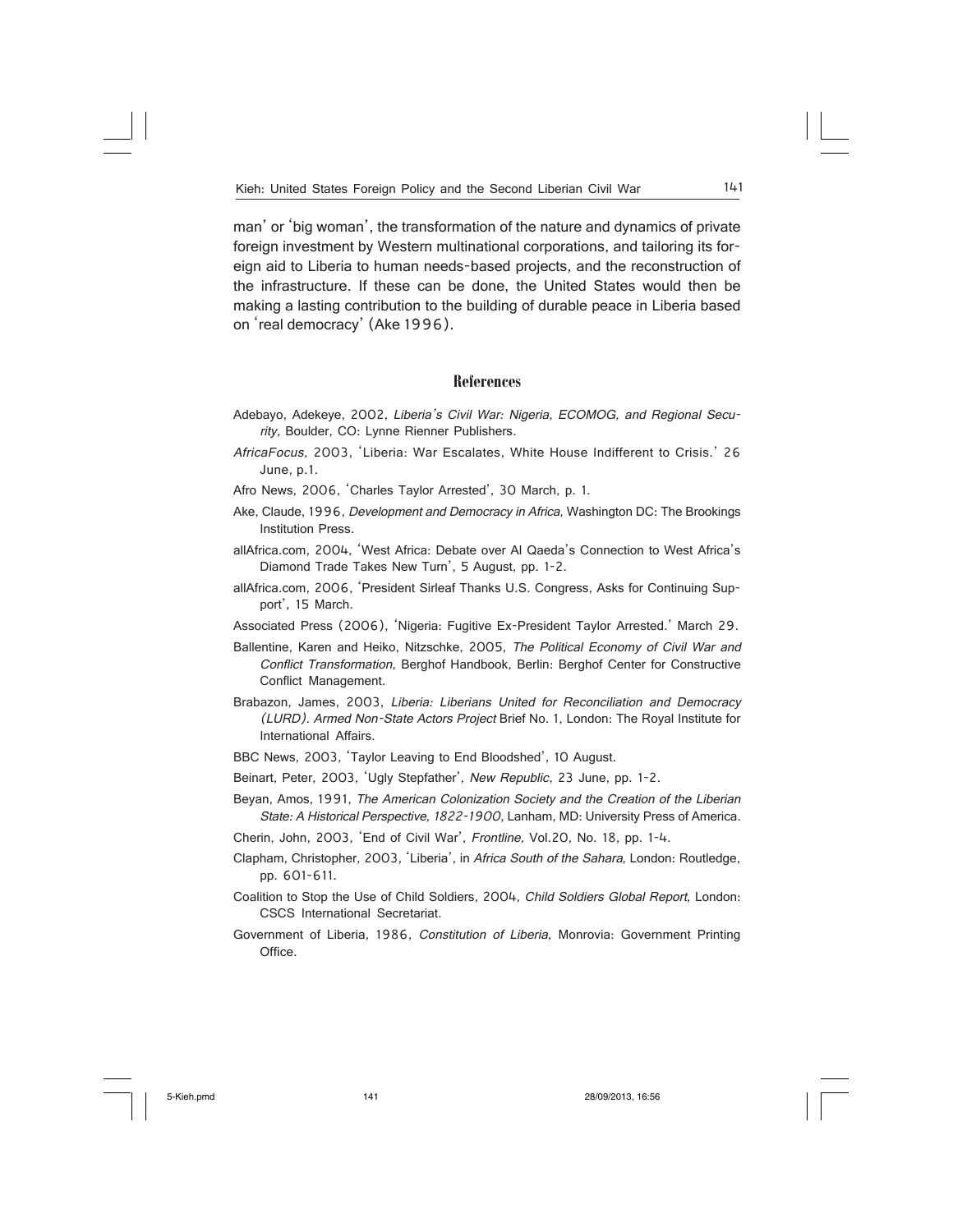- Crocker, Chester, 1995, 'The Lessons of Somalia: Not Everything Went Wrong', Foreign Affairs, Vol. 74, No. 3, pp.2-8.
- Dukule, Abdoulaye, 2002, 'West Africa and the Taylor Cancer (II)', The Perspectives, 29 September, pp. 1-2.
- Dunn, D. Elwood and Byron, Tarr, 1988, Liberia: A Polity in Transition, Methuen, NJ: Scarecrow Press.
- Executive Mansion, Liberia, 2007, 'President Sirleaf Receives Presidential Medal of Freedom', 5 November.
- Farah, Douglas and Shultz, Richard, 2004, 'Al Qaeda's Growing Sanctuary', The Washington Post, 14 July, p. A19.
- Freedman, Lawrence, 2007, 'Using Force in an Age of Terror', in Chester Crocker et al, eds, Leashing the Dogs of War: Conflict Management in a Divided World, Washington DC: United States Institute of Peace.
- Freedom House, 2010, Freedoms in the World: Comparative Data, New York: Freedom House.
- Freeman, Linda, 2003, 'Is U.S. Inching Toward Intervention?' Christian Science Monitor, 7 July, p.1.
- Frontpage Africa, 2010, 'Corruption Watch' .(www.frontpageafrica.com). 14 October 2010.
- Global Security, 2005a, 'Movement for Democracy in Liberia.' Military-Liberia. 27 April, pp. 1-2.
- Global Security, 2005b, 'Liberia—Post-Taylor Ceasefire—11 August 2003', Military-Liberia, 22 September, pp. 1-2.
- Global Witness, 2003, For a Few Dollars More: How Al Qaeda Moved into the Diamond Trade, Report, London: Global Witness.
- Harris, David, 1999,. 'From 'Warlord' to Democratic President: How Charles Taylor Won the 1997 Liberian Election.' Journal of Modern African Studies, Vol. 37, No. 3, pp. 431-455.
- Human Rights Watch, 1998, 'Liberia: Human Rights Developments,', World Report, New York: Human Rights Watch.
- Human Rights Watch, 1999, 'Liberia: Human Rights Developments', World Report, New York: Human Rights Watch.
- Human Rights Watch, 2000, 'Liberia: Human Rights Developments', World Report, New York: Human Rights Watch.
- Human Rights Watch, 2001, 'Liberia: Human Rights Developments', World Report, New York: Human Rights Watch.
- Human Rights Watch, 2002, 'Liberia: Human Rights Developments', World Report, New York: Human Rights Watch.
- Human Rights Watch, 2006, Charles Taylor and the Wars in Liberia and Sierra Leone, New York: Human Rights Watch.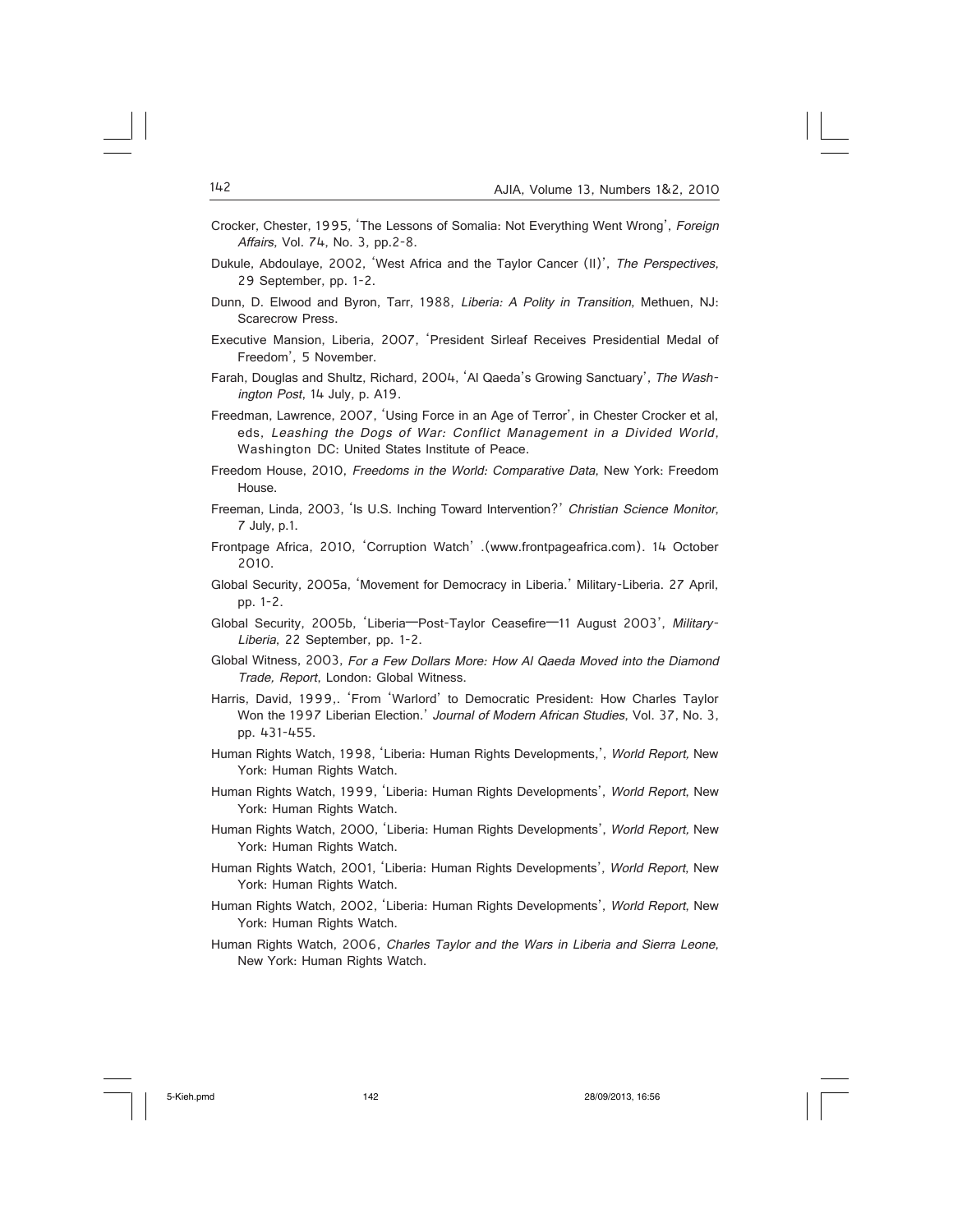- Hutchful, Eboe, 1999, 'ECOMOG's Experience with Peacekeeping in West Africa', in Malan, Mark, ed, Whither Peacekeeping in Africa? ISS Monograph, No. 36, Pretoria: Institute for Security Studies. Available at: www.iss.co.za.
- Independent Election Commission, 1997a, The Results of the 1997 Liberian Presidential Election, Monrovia: IECOM.
- Independent Election Commission, 1997b, The Allocation of Legislative Seats to Political Parties in the 1997 Election Monrovia: IECOM.
- Interviews, 1998a, 'Interviews Conducted with a Sample of the Leaders of the Former Warring Factions in the First Liberian Civil War', Monrovia, Liberia.
- Interviews, 1998b, 'Interviews Conducted with a Sample of the Leaders of Liberian Political Parties that Participated in the 1997 Election', Monrovia, Liberia.
- Interviews, 1999, 'Interviews Conducted with a Sample of the Leaders of the Former Warring Factions in the First Liberian Civil War', Monrovia, Liberia.
- Keating, Joshua, 2009, 'Charles Taylor Says U.S. Helped Him Break Out of Jail,', Foreign Policy, 17 July, pp. 1-2.
- Kieh, George Klay, 2007, 'The United States and the First Liberian Civil War', Africa Quarterly, Vol. 46, No. 1, pp. 24-35.
- Kieh, George Klay, 2007, 'The Human Development Crisis in Liberia', Journal of Sustainable Development in Africa, Vol. 9, No. 1, pp. 78-94.
- Kieh, George Klay, 2008, The First Liberian Civil War: The Crises of Underdevelopment, New York: Peter Lang Publishing.
- Law, Cvlle, 2008, 'August 11, 2003—Taylor Resigns as President of Liberia', Democratic Central, 11 August, pp. 1-2.
- Lawson, Letitia, 2007, 'U.S. Africa Policy Since the Cold War', Strategic Insights, Vol. 6, No. 1, pp. 1-14.
- Lehtinen, Terhi, 2002, 'Liberia: From Bloody War to a Warlord State', in Kivimaki, Timo and Laasko, Liisa, eds, Agents, Motives and Instruments: An Atlas of African Conflicts, Helsinki: Conflict Transformation Service.
- Lumumba-Kasongo, Tukumbi, 1999,. The Dynamics of Economic and Political Relations between Africa and Foreign Powers, Westport, CT: Prager.
- Lyons, Terrence, 1999, Voting for Peace: Post-Conflict Elections in Liberia, Washington DC: The Brookings Institution Press.
- Lyons, Terrence, 2002, Postconflict Elections: War Termination, Democratization, and Demilitarizing Politics, Working Paper No. 20. Fairfax, VA: Institute for Conflict Analysis and Resolution, George Mason University, 2002.
- Mayson, Dew Tuan-Wleh and Sawyer, Amos, 1979,. 'Labor in Liberia', Review of African Political Economy, Vol. 6, No. 14, pp. 3-15.
- Matthews, Mark, 2003, 'White House Weighing Options for U.S. Involvement in Liberia', The Seattle Sun 1 July, p.1.

New York Times, 2003, 'America's Role in Liberia' 24 July, p A18.